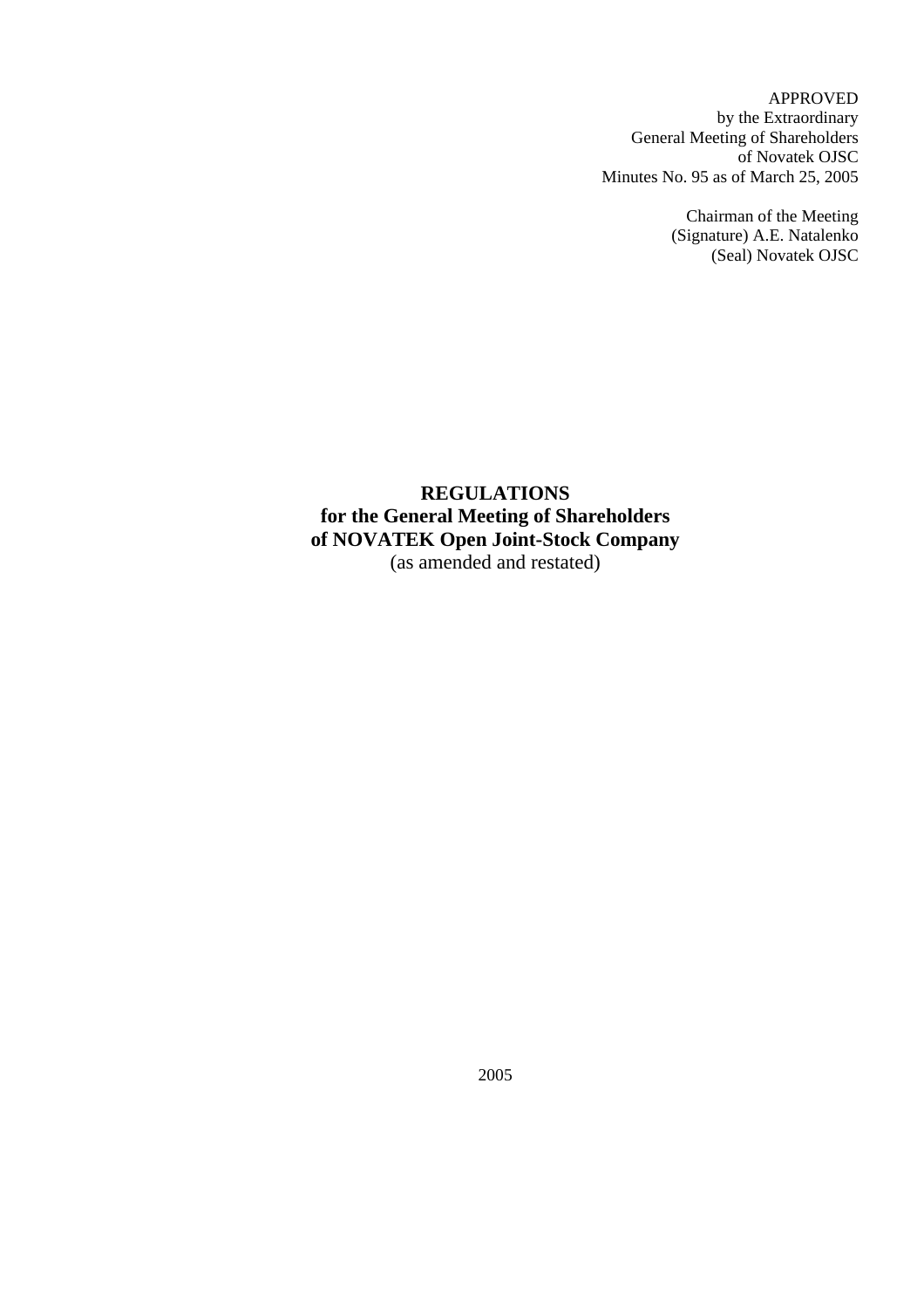### **1. General Provisions**

#### **Article 1. Regulations on the General Meeting of Shareholders**

1. These Regulations ("Regulations") on the General Meeting of Shareholders of Novatek Open Joint-Stock Company ("Company") are made in accordance with the laws of the Russian Federation, Articles of Association of Novatek OJSC, and recommendations given in the Russian Corporate Code of Conduct.

2. These Regulations are approved by the General Meeting of Shareholders, and shall take force upon their approval, and apply to all of the General Meetings next to that at which these are approved.

3. These Regulations shall stipulate the procedure of convening, preparing, and holding General Meetings, procedure of forming the General Meeting's working bodies, and other issues related to the General Meetings.

4. The General Meeting shall be the Company's superior management body.

5. The General Meeting may adopt resolutions through simultaneous attendance by the Shareholders for discussing agenda issues, or by absentee voting (without simultaneous attendance by the Shareholders for discussing agenda issues and resolving on those put to the vote).

### **2. Annual General Meeting of Shareholders**

## **Article 2. Dates and Place of Annual General Meetings of Shareholders**

1. The Company shall convene the annual General Meeting each and every year.

2. An annual General Meeting shall be convened not earlier than two months and not more than six months after the end of a financial year. The financial year shall be from 1 January until 31 December of the relevant calendar year.

3. A General Meeting may be convened at the Company's principal place of business, or at such other place as decided by the Board of Directors convening the same.

4. An annual General Meeting may only be held in the form of simultaneous attendance by the Shareholders.

#### **Article 3. Issues to Be Resolved at an Annual General Meeting of Shareholders**

1. The following issues shall always be resolved at the annual General Meetings:

- Approval of the Company's annual reports, annual financial statements, including profit and loss accounts, distribution of the Company's profits (*inter alia*, payment (declaration) of dividends) or losses according to the performance results of a financial year;

- Election of the Board of Directors;

- Election of the Company's Internal Audit Committee; and
- Approval of a Company's external auditor.

2. Any other issues being within the powers of the General Meeting may also be resolved at the annual General Meetings, provided that such issues are included in the agenda in the manner prescribed by the law and Company's Articles of Association.

### **Article 4. Proposing Issues to the Agenda of an Annual General Meeting of Shareholders and Nominees to the Company's Bodies to Be Elected at the Annual General Meeting of Shareholders**

1. A Shareholder(s) holding in aggregate at least 2 per cent of the Company's voting shares may propose any issue to the agenda of an annual General Meeting and nominees to the Company's Board of Directors or Internal Audit Committee, provided however that the number of the nominees so proposed may not exceed the maximum number of members allowed by the Company's Articles of Association or other internal documents for any of the said bodies. The said Shareholder(s) may also nominate any person for election to the office of the Company's sole executive body.

2. The Shareholders' proposals of issues to the agenda of the annual General Meeting or proposals of nominees to the Company's bodies shall be received by the Company within 30 days after the end of the relevant financial year.

3. The percentage of voting shares held by a Shareholder(s) proposing issues to the agenda of the annual General Meeting or nominees to the Company's bodies shall be determined as of the date when any of such proposals is made to the Company. Where, after such date, the percentage of the voting shares held by the Shareholder decreases to fall below 2 per cent of the Company's voting shares, the proposal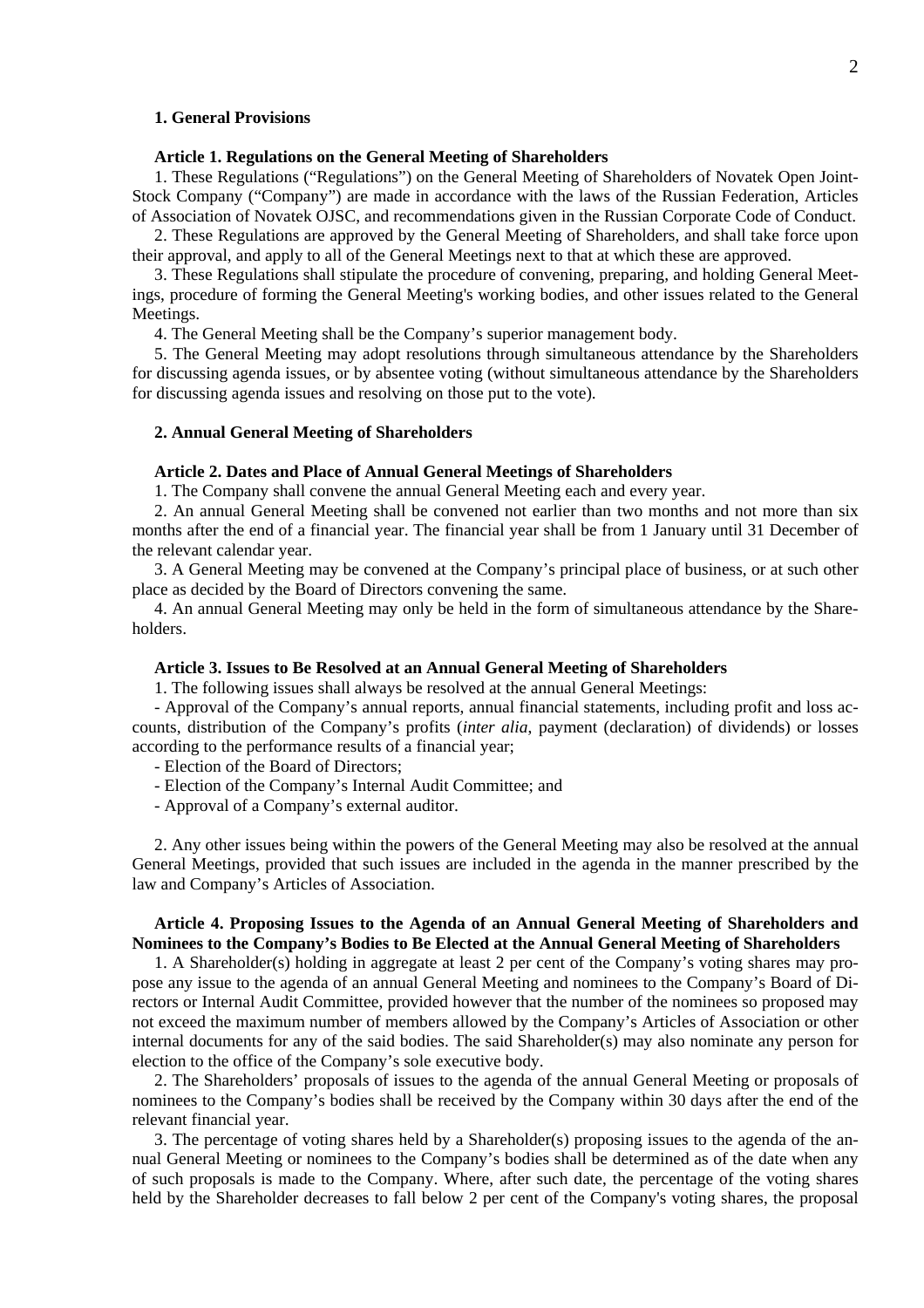nevertheless shall be deemed valid and shall be considered by the Board of Directors. No such proposal may be rejected on the said ground only.

A Shareholder proposing issues to the agenda of the annual General Meeting or nominees to the Company's bodies may provide the Company with an extract from the Register of Shareholders certifying that the Shareholder is holding the relevant quantity of the Company's voting shares as of the proposal date.

4. A Shareholder's (Shareholders') proposal of issues to the agenda of the annual General Meeting or nominees to the Company's bodies shall be made in writing. No oral proposal shall be accepted or considered.

5. A proposal of issues to the agenda of the annual General Meeting or a proposal of nominees to the Company's bodies shall be signed by the Shareholders making such proposal.

Where a proposal of issues to the agenda of the annual General Meeting or nominees to the Company's bodies states that the proposal is made by more than one Shareholder, but such proposal is signed by not all of such Shareholders, the proposal shall be deemed made by the Shareholder(s) who signed this. The Board of Directors shall consider such proposal and may not reject the same on the ground that this is not signed by all of the Shareholders mentioned in the proposal.

Where a proposal of issues to the agenda of the annual General Meeting or nominees to the Company's bodies is signed by a Shareholder's representative, the proposal shall be accompanied by a power of attorney stating the relevant authorizations, or by any other documents authorizing the representative to act on behalf of the Shareholder.

Where any such power of attorney is issued under the power of substitution, it shall be required, in addition to such power of attorney or its copy, to provide the power of attorney (or its copy) under which the first power of attorney was issued.

The powers of attorney shall be executed in accordance with the requirements imposed by Clauses 4 and 5, Article 185 of the Russian Federation Civil Code, or certified by a notary public. Where a copy of the power of attorney is provided, such copy shall be certified by a notary public.

6. A proposal of issues to the agenda of the annual General Meeting, or a proposal of nominees to the Company's bodies shall state the name(s) of the proposing Shareholder(s) and the quantity and category of shares held by them.

Where a proposal of issues to the agenda of the annual General Meeting, including a proposal of nominees to the Company's bodies, contains incorrect data on the quantity or category of shares held by a Shareholder who signed the proposal, but the Board of Director discovers that the Shareholders who signed the proposal were, as of the proposal date, holding at least 2 per cent of the Company's voting shares, the relevant issues shall be included in the agenda of the annual General Meeting.

### **Article 5. Specific Requirements to a Proposal of Issues to the Agenda of an Annual General Meeting of Shareholders**

1. A written proposal of issues to the agenda of an annual General Meeting shall contain the wording of each issue proposed, and may also contain the wording of resolutions on each such issue proposed.

2. Each proposal of issues to the agenda of the annual General Meeting shall be considered by the Board of Directors separately.

The Shareholders shall be deemed to make a joint proposal of issues to the agenda of the annual General Meeting, provided that they have signed the same proposal.

For an issue to be included in the agenda of the annual General Meeting, it shall be required that at least one proposal to include such issue in the agenda is signed by the Shareholders holding the quantity of the Company's voting shares required by law.

3. The Company's Board of Directors may not change the wording of any issue proposed by the Shareholders to the agenda of the annual General Meeting, or the wording of any resolution on such issues.

# **Article 6. Specific Requirements to a Proposal of Nominees to the Company's Bodies to Be Elected at an Annual General Meeting of Shareholders**

1. The number of nominees listed in the same proposal of nominees to the Company's bodies may not exceed the maximum number of members allowed by the Company's Articles of Association or other internal documents for such bodies. Where the same proposal lists the nominees the number of which exceeds the maximum number allowed by the Articles of Association for the relevant body, the number of nominees not exceeding the maximum number of such body, as determined in the Regulations on the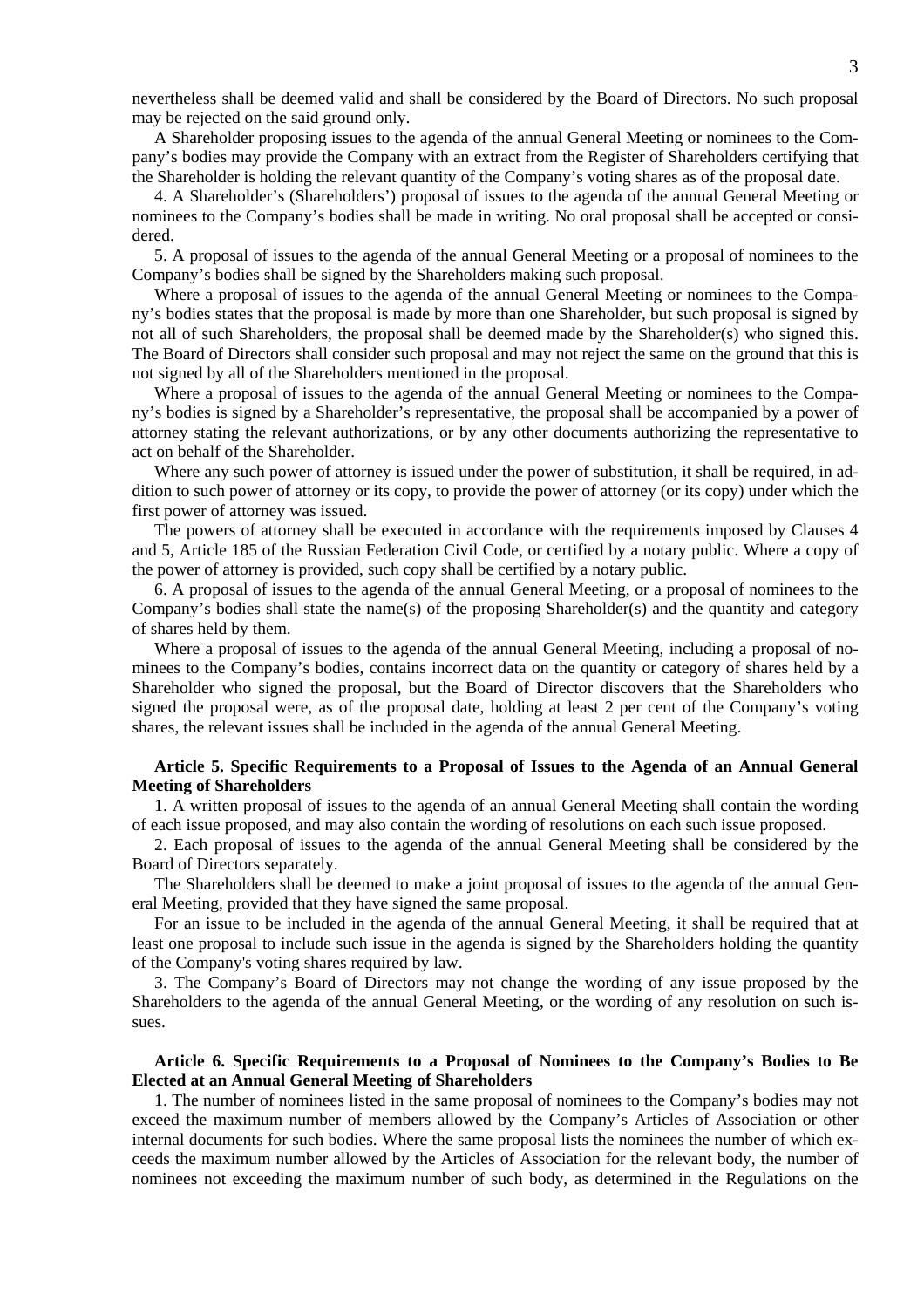Company's Board of Directors, shall be considered. In this case, the nominees listed first in the proposal of nominees to the Company's bodies shall be considered.

2. A proposal of nominees shall state the body to which the nominees are proposed to be elected, and data on the nominees as stipulated by the Company's Articles of Association.

3. Each proposal of nominees to the Company's bodies shall be considered by the Board of Directors separately. For a nominee to be included in the list of nominees for election to the Company's bodies, it shall be required that at least one proposal of such nominee is signed by the Shareholders holding the quantity of the Company's voting shares required by law.

Where a nominee is listed more than once in the same or in more than one proposal of nominees to the same Company's body, such nominee shall be deemed proposed to be elected to only one position on such body, and shall be included in the list of nominees to such body only once.

### **Article 7. Approval of Lists of Nominees for Election to the Company's Bodies and Issues Included in the Agenda of an Annual General Meeting of Shareholders**

1. The Company's Board of Directors shall consider the proposals of nominees to the Company's bodies and either include these in the agenda of the General Meeting of Shareholders or reject them within five days following the expiry of the deadline set forth by the Company's Articles of Association for receipt of such proposals by the Company.

Any issue proposed shall be included in the agenda of the General Meeting, and any nominees proposed shall be included in the list of nominees for election to the Company's relevant body, unless otherwise required by the effective laws.

2. A motivated refusal by the Company's Board of Directors to include any issue proposed in the agenda of the annual General Meeting, or a motivated refusal to include a nominee in the list of nominees for election to the Company's relevant body, shall be sent to the Shareholder(s) who made the relevant proposal, within three days after the relevant decision is made.

A proposal may be rejected in the cases provided by the effective laws.

A motivated refusal by the Company's Board of Directors to include any issue proposed in the agenda of the annual General Meeting, or a motivated refusal to include a nominee in the list of nominees for election to the Company's relevant body, due to the fact that a Shareholder(s) who signed the relevant proposal is (are) not holding the quantity of the Company's voting shares as required by Clause 1, Article 53 of the Federal Law "On Joint-Stock Companies", shall be certified in writing.

# **Article 8. Inclusion of Issues in the Agenda of an Annual General Meeting of Shareholders on the Initiative of the Board of Directors**

1. In addition to the issues proposed by the Shareholders to include in the agenda of a General Meeting, or where no such proposal is made, or where no nominees or no sufficient nominees were proposed by the Shareholders for election to any of the Company's bodies, the Board of Directors may include issues in the agenda of the General Meeting (including the wording of resolutions for such issues), or nominees in the list of nominees, at its own discretion.

2. After the Shareholders have been notified of an annual General Meeting in the manner prescribed by the Company's Articles of Association, no changes may be made in the agenda of such annual General Meeting.

# **Article 9. Obtainment of a Written Consent from Nominees Included in the List of Nominees for Election to the Company's Bodies**

1. The Company shall obtain from a person included in the list of nominees for election to a Company's body a written consent to run for such body.

The Company shall send a notice to each person included in the list of nominees for election to a Company's body. Such notice shall state the body to which the person is nominated, the name of the person nominating him/her, and the quantity of Company's voting shares held by the Shareholders nominating him/her. The notice shall also ask the nominee to give his/her written consent to run for such Company's body and verify the accuracy of data on the nominee to be provided in accordance with the Company's Articles of Association or other internal documents.

Where a person nominates himself/herself, it shall be deemed that his/her written consent to run for the Company's relevant body is available. In this case, the Company shall not give the above notice asking such person to give his/her consent to run for such Company's body.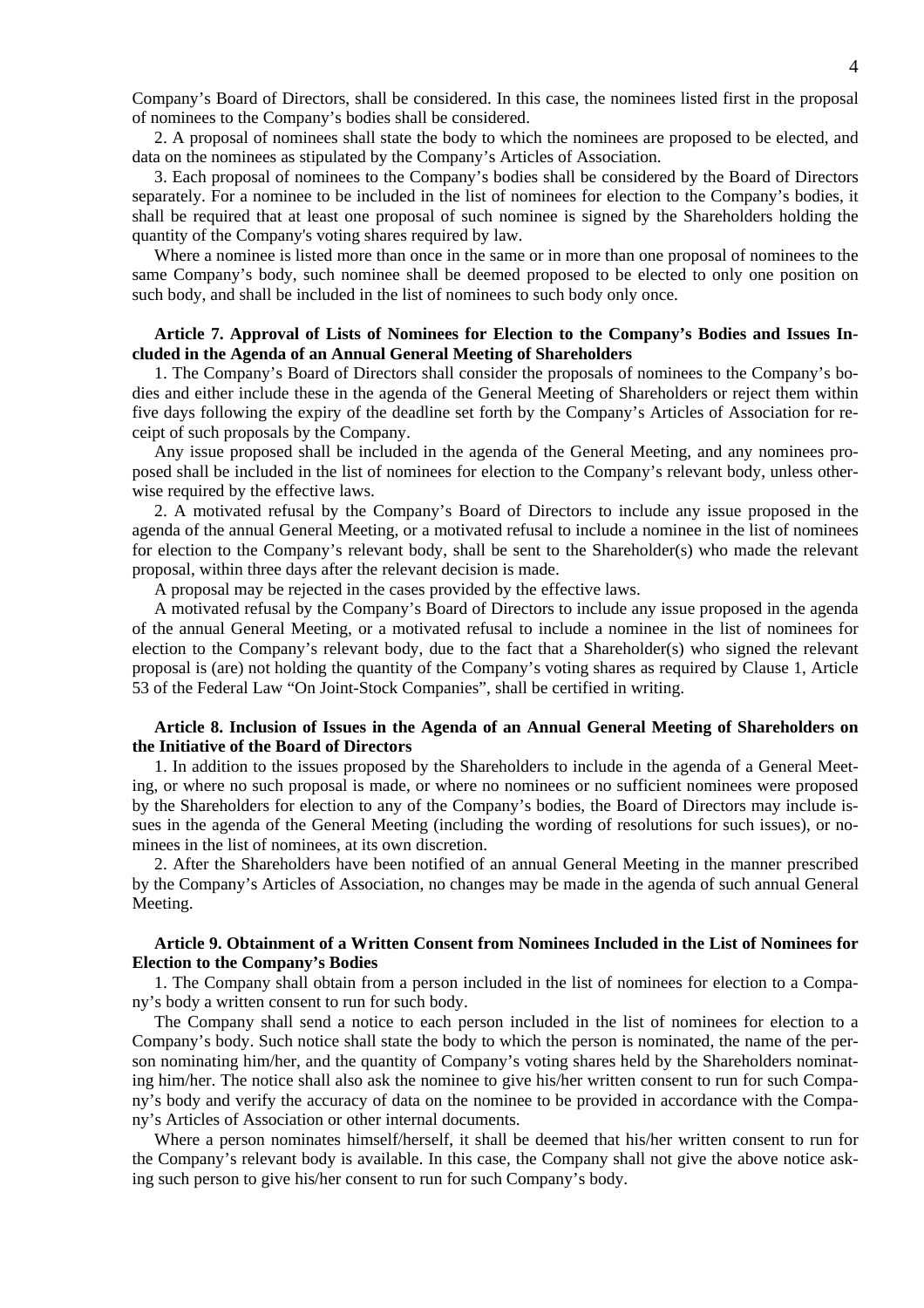Where the proposal of a nominee to a Company's body is accompanied by the nominee's written consent to run for such body, the Company shall not give the above notice asking such person to give his/her consent to run for such Company's body.

2. A person nominated to a Company's body may at any time refuse to run by giving notice to the Company in writing.

3. No person who is listed in the pre-approved list of nominees but has failed to give his/her consent to run for the Company's relevant body shall be included in the voting ballot for election of such body.

#### **4. Extraordinary General Meetings of Shareholders**

#### **Article 10. Convocation of an Extraordinary General Meeting of Shareholders**

1. Any General Meetings of Shareholders, other than annual General Meetings, shall be extraordinary General Meetings.

2. An extraordinary General Meeting shall be convened under a resolution adopted by the Board of Directors either on its own initiative, or upon request by the Company's Internal Audit Committee, or upon request by the Company's external auditor, or upon request by a Shareholder(s) holding at least 10 per cent of the Company's voting shares as of the request date.

3. The percentage of the Company's voting shares held by the Shareholder who signed the request to convene the extraordinary General Meeting, and the total quantity of the Company's voting shares, shall be determined as of the request date.

Where, after such date, the percentage of the voting shares held by the Shareholder(s) who signed the request to convene the extraordinary General Meeting decreases to fall below 10 per cent of the Company's voting shares, the request, whatever the reason of such decrease, shall be deemed valid and shall be considered by the Board of Directors. The convocation of the extraordinary General Meeting shall not be refused on the said ground only.

The date of making a request to convene the extraordinary General Meeting shall be deemed the date when the request is posted or filed with the Company.

4. An extraordinary General Meeting requested by the Company's Internal Audit Committee, external auditor, or Shareholder(s) holding at least 10 per cent of the Company's voting shares shall be convened by the Board of Directors.

### **Article 11. Dates and Place of Extraordinary General Meetings of Shareholders**

1. An extraordinary General Meeting of Shareholders requested by the Company's Internal Audit Committee, external auditor, or Shareholder(s) holding at least 10 per cent of the Company's voting shares shall be convened within 40 days after the relevant request has been made.

Where the agenda proposed includes the issue of election of the Board of Directors' members, the General Meeting shall be convened within 50 days after the request for convocation of the extraordinary General Meeting is made.

2. An extraordinary General Meeting may be convened at the Company's principal place of business, or at such other place as decided by the Board of Directors convening the same.

### **Article 12. Contents and Form of a Request for Convocation of an Extraordinary General Meeting of Shareholders**

1. A request to convene an extraordinary General Meeting shall contain the wording of issues to be included in the agenda of the General Meeting.

The said request may also contain the wording of resolutions on each such issue and a proposal concerning the form of the General Meeting. Where the request to convene the extraordinary General Meeting of Shareholders contains a proposal to nominate persons for election to the Company's bodies, such proposal shall be subject to the relevant provisions of Article 53 of the Federal Law "On Joint-Stock Companies".

The Company's Board of Directors may change neither the wording of any agenda issue, nor the wording of resolutions on such issues. The Board of Directors also may not change the form of the extraordinary General Meeting convened upon request by the Company's Internal Audit Committee, external auditor, or Shareholder(s) holding at least 10 per cent of the Company's voting shares.

Where the Board of Director fails to convene the extraordinary General Meeting within the timeframe required, such failure shall be regarded as refusal to convene the General Meeting, and shall be the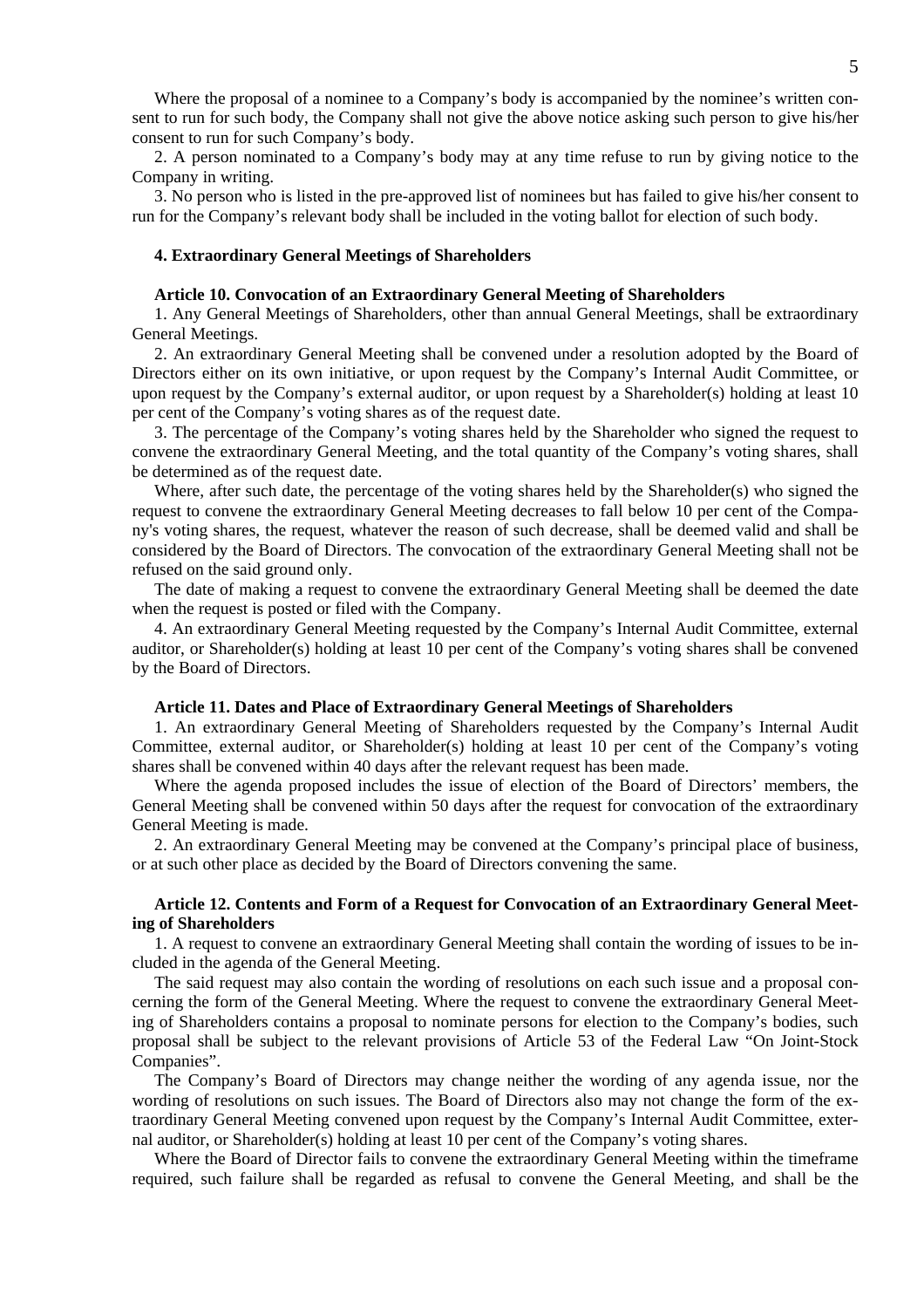ground for the persons who requested to convene the same to obtain the rights provided in Clause 8, Article 55 of the Federal Law "On Joint-Stock Companies".

2. Where the extraordinary General Meeting is requested by a Shareholder(s), the request shall state the name(s) of such Shareholder(s), and the quantity and category (type) of shares held by such Shareholder(s).

The said request shall be signed by a person(s) requesting convocation of the extraordinary General Meeting.

3. Where the above request is signed by a Shareholder's representative, the request shall be accompanied by a power of attorney stating the relevant authorizations, or by any other documents authorizing the representative to act on behalf of the Shareholder. Where any such power of attorney is issued under the power of substitution, it shall be required, in addition to such power of attorney or its copy, to provide the power of attorney (or its copy) under which the first power of attorney was issued.

4. Other documents authorizing the representative to act on behalf of the Shareholder shall include documents certifying the representative's powers granted by law or by any other regulations issued by a competent state or local authority.

5. The powers of attorney shall be executed in accordance with the requirements imposed by Clauses 4 and 5, Article 185 of the Russian Federation Civil Code, or certified by a notary public. Where a copy of the power of attorney is provided, such copy shall be certified by a notary public.

## **Article 13. Consideration of Requests to Convene an Extraordinary General Meeting of Shareholders**

1. A decision to convene an extraordinary General Meeting or refuse to convene the same shall be made by the Board of Directors within five days after the date when the request to convene was made by the Company's Internal Audit Committee, external auditor, or Shareholder(s) holding at least 10 per cent of the Company's voting shares.

For the purpose of this Clause, a request to convene an extraordinary General Meeting shall be deemed made on the date when this is received by the Company.

2. A decision refusing to convene an extraordinary General Meeting requested by the Company's Internal Audit Committee, external auditor, or Shareholder(s) holding at least 10 per cent of the Company's voting shares may be made in the cases provided by the effective laws.

3. A Board of Directors' decision to convene an extraordinary General Meeting or a motivated decision refusing to convene the same shall be sent to the persons requesting to convene such General Meeting within three days after the relevant decision is made.

A Board of Directors' decision refusing to convene an extraordinary General Meeting may be appealed to a court.

4. Where the Board of Directors fails to make a decision to convene an extraordinary General Meeting within the statutory timeframe, or where the Board of Directors refuses to convene the same, the extraordinary General Meeting may be convened by the bodies or persons requesting its convocation. In this case such bodies or persons convening the extraordinary General Meeting shall be deemed to hold the statutory powers required to convene and hold the General Meeting.

In this case, expenses for preparation and holding of the General Meeting may be reimbursed for by the Company under the relevant resolution adopted by the General Meeting.

#### **5. Preparation of General Meetings of Shareholders**

#### **Article 14. Preparation of an Annual General Meeting of Shareholders**

When preparing an annual General Meeting, the Board of Directors shall determine the following:

- Form of the General Meeting (formal meeting or absentee voting);

- Date, place and time of the annual General Meeting of Shareholders;
- Date of drawing up a list of persons entitled to participate in the annual General Meeting;
- Agenda of the annual General Meeting;
- Manner of giving notice of the General Meeting to the Shareholders;

- List of information (materials) to be provided to the Shareholders when preparing the annual General Meeting of Shareholders, and the manner of providing the same; and

- Form and text of a voting ballot.

The Company's Board of Directors may determine the above either when making a decision to convene the annual General Meeting, or at any other time when preparing the General Meeting.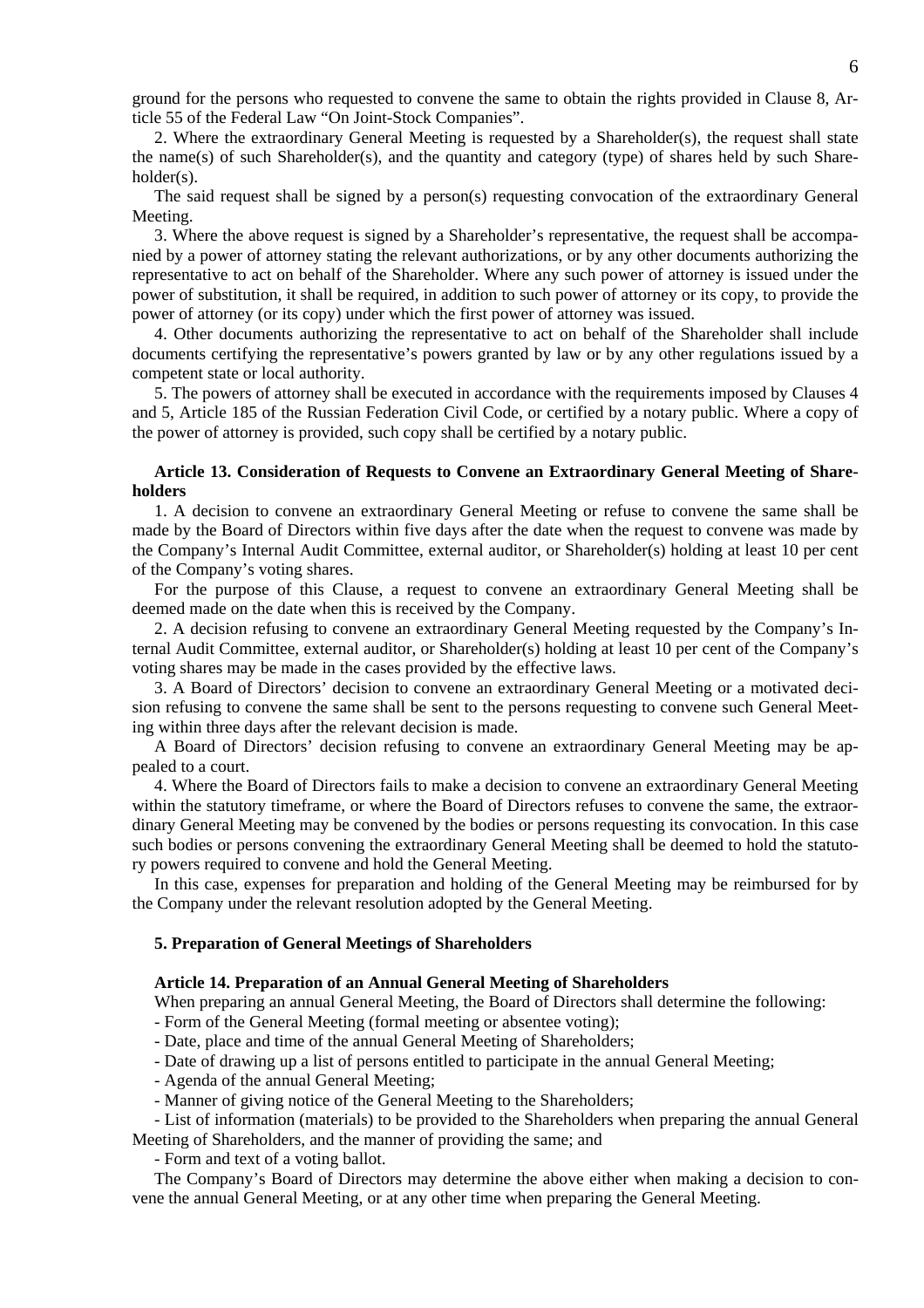### **Article 15. Preparation of an Extraordinary General Meeting of Shareholders**

When preparing an extraordinary General Meeting, the Board of Directors, or (in the cases provided by Clause 4, Article 13 hereof) the persons convening the same, shall determine the following:

- Form of the extraordinary General Meeting (where the form thereof is not determined by the persons convening the General Meeting);

- Date, place and time of the extraordinary General Meeting;

- Date of drawing up a list of persons entitled to participate in the General Meeting;
- Agenda of the extraordinary General Meeting;
- Manner of giving notice of the General Meeting to the Shareholders;

- List of information (materials) to be provided to the Shareholders when preparing the General Meeting, and the manner of providing the same; and

- Form and text of a voting ballot.

Where an extraordinary General Meeting is convened in the form of absentee voting, the Board of Directors shall also determine the deadline date for accepting voting ballots and a mailing address to which completed voting ballots are to be sent.

The Board of Directors may include issues in the agenda and propose the wording of resolutions on the agenda issues at its own discretion.

The Company's Board of Directors may determine the above either when making a decision to convene the General Meeting, or at any other time when preparing the General Meeting.

### **Article 16. Nomination of Persons by the Board of Directors for Election to the Company's Bodies at an Annual or Extraordinary General Meeting of Shareholders**

1. Where no or insufficient nominees to the Company's relevant body are proposed by the Shareholders, the Board of Directors may include persons in the list of nominees, provided that the number of such persons does not exceed the maximum number of members allowed for such body.

2. The number of nominees for election to a Company's body shall be deemed insufficient where:

- No proposal of nominees to such body has been received by the Company from the Shareholders within the timeframe prescribed;

- The Company has received the Shareholders' proposals of nominees to such body within the timeframe prescribed, but the number of such nominees included in the list of nominees for election to the body is less than the number of the body's members required by the Company's Articles of Association;

- Nominees included in the list of nominees for election to such body have failed to give their written consent to run for such body, and the number of nominees to be included in the voting ballot for election of such body is less than the number of the body's members required by the Company's Articles of Association; or

- Nominees included in the list of nominees for election to such body have refused to run for such body by giving notice to the Company in writing, and the number of nominees to be included in the voting ballot for election of such body is less than the number of the body's members required by the Company's Articles of Association.

3. The Board of Directors shall obtain a written consent from the persons nominated by the Board of Directors to run for the Board of Directors and verify the accuracy of data on the nominees to be provided in accordance with the Company's Articles of Association or these Regulations.

4. The Board of Directors shall include, at its own discretion, nominees in the list of nominees for election to the Company's bodies and in the relevant voting ballots not later than on the date when giving notice of the General Meeting to the Shareholders and providing them with information (materials) to be provided to the Shareholders when preparing the General Meeting.

# **6. Right to Participate in General Meetings of Shareholders**

#### **Article 17. List of Persons Entitled to Participate in a General Meeting of Shareholders**

1. A list of persons entitled to participate in a General Meeting shall be drawn up by the Registrar in accordance with the data contained in the Register of the Company's Shareholders.

For the purpose of drawing up the list of persons entitled to participate in the General Meeting, a nominee shareholder shall provide data on the persons for whose benefit the shares are held, as of the date on which the list is drawn up.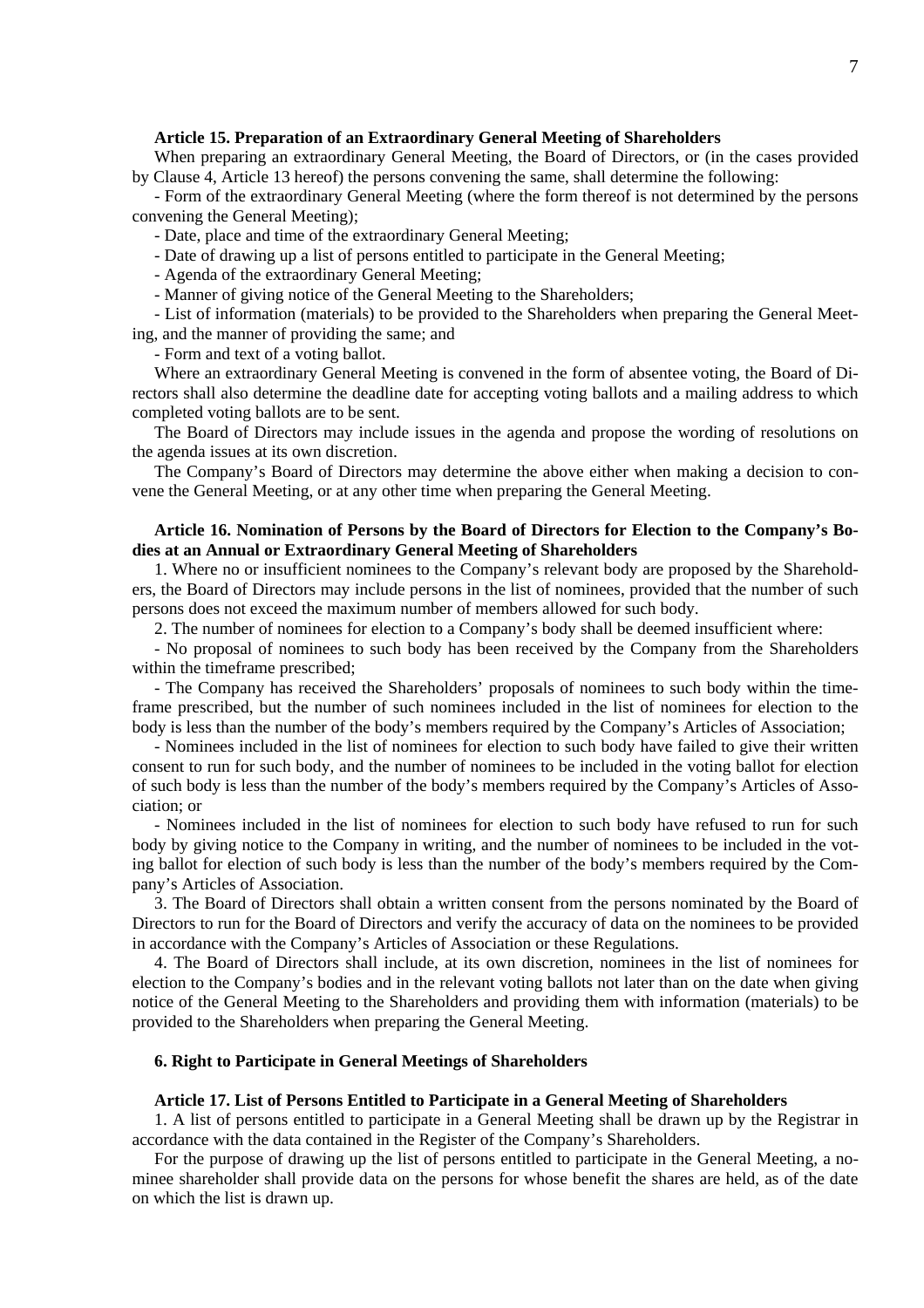Any such nominee shareholder shall provide the said data within the timeframe which would reasonably allow the Company to meet the deadlines prescribed by the Federal Law "On Joint-Stock Companies" and Company's Articles of Association for convening the General Meeting, giving notice of the same, and providing the Shareholders with the relevant voting ballots, or other deadlines stipulated for the benefit of the Shareholders.

2. The date on which the list of persons entitled to participate in the General Meeting is to be drawn up may not be earlier than the date when the decision is made to convene the General Meeting, and more than 50 days or (in the case provided by Clause 2, Article 53 of the Federal Law "On Joint-Stock Companies") 65 days prior to the General Meeting date.

3. The list of persons entitled to participate in the General Meeting shall be drawn up under a resolution adopted by the Board of Directors or by the persons entitled to convene the same, as of the date specified in the resolution, by the person keeping the Register of the Company's Shareholders. The person requesting to draw up the said list shall be responsible for ensuring that the said date meets the requirements imposed by the laws of the Russian Federation.

4. The list of persons entitled to participate in the General Meeting shall state the name of each such person, data required to identify such persons, data on the quantity and category (type) of shares giving the voting rights to such persons, and a mailing address in the Russian Federation to which the notice of the General Meeting, voting ballots (where voting is intended to be held using these), and voting results report are to be sent.

5. The list of persons entitled to participate in the General Meeting may only be changed in case of restoring the infringed rights of those persons who were not included in the said list as of the date when this was drawn up, or in case of correcting errors made when drawing up the list.

## **Article 18. Familiarization with a List of Persons Entitled to Participate in a General Meeting of Shareholders**

1. A list of persons entitled to participate in a General Meeting shall be provided by the Company for familiarization upon request by persons included in such list and holding at least 1 per cent of the votes. Data contained in any documents and mailing addresses of individuals included in the said list shall be provided with the consent of such individuals only.

2. Upon request by any interested person, the Company shall, within three days, provide such person with an excerpt from the list of persons entitled to participate in the General Meeting containing data on such person, or with a certificate stating that such person is not included in the list of persons entitled to participate in the General Meeting.

3. The said request shall contain:

- Shareholder's full name; and

- Data on the shares held by such Shareholder (quantity, category, type).

The request shall be signed either by the Shareholder or by a Shareholder's attorney. Where the request is signed by the attorney, the power of attorney shall be enclosed.

4. Where the said request is made by a corporate Shareholder, the signature of such Shareholder's representative acting in accordance with the Shareholder's Articles of Association without a power of attorney shall be attested by the Shareholder's corporate seal. Where the request is signed by a corporate Shareholder's representative acting on behalf of the Shareholder under a power of attorney, the request shall be accompanied by such power of attorney.

5. The list of Shareholders entitled to participate in the General Meeting shall be provided for familiarization only to those Shareholders who have signed the relevant request not earlier than on the date on which the list was drawn up.

#### **7. Notice of a General Meeting of Shareholders**

#### **Article 19. Giving Notice of a General Meeting of Shareholders**

1. A notice of a General Meeting shall be given to all of the Shareholders included in the list of persons entitled to participate in the General Meeting, i.e. to all of the Shareholders holding the Company's voting shares.

2. Where a person included in the Register of the Company's Shareholders is a nominee shareholder, a notice of the General Meeting shall be sent to such nominee shareholder's address, unless a different mailing address to which notices of the General Meetings are to be sent is specified in the list of persons entitled to participate in the General Meeting.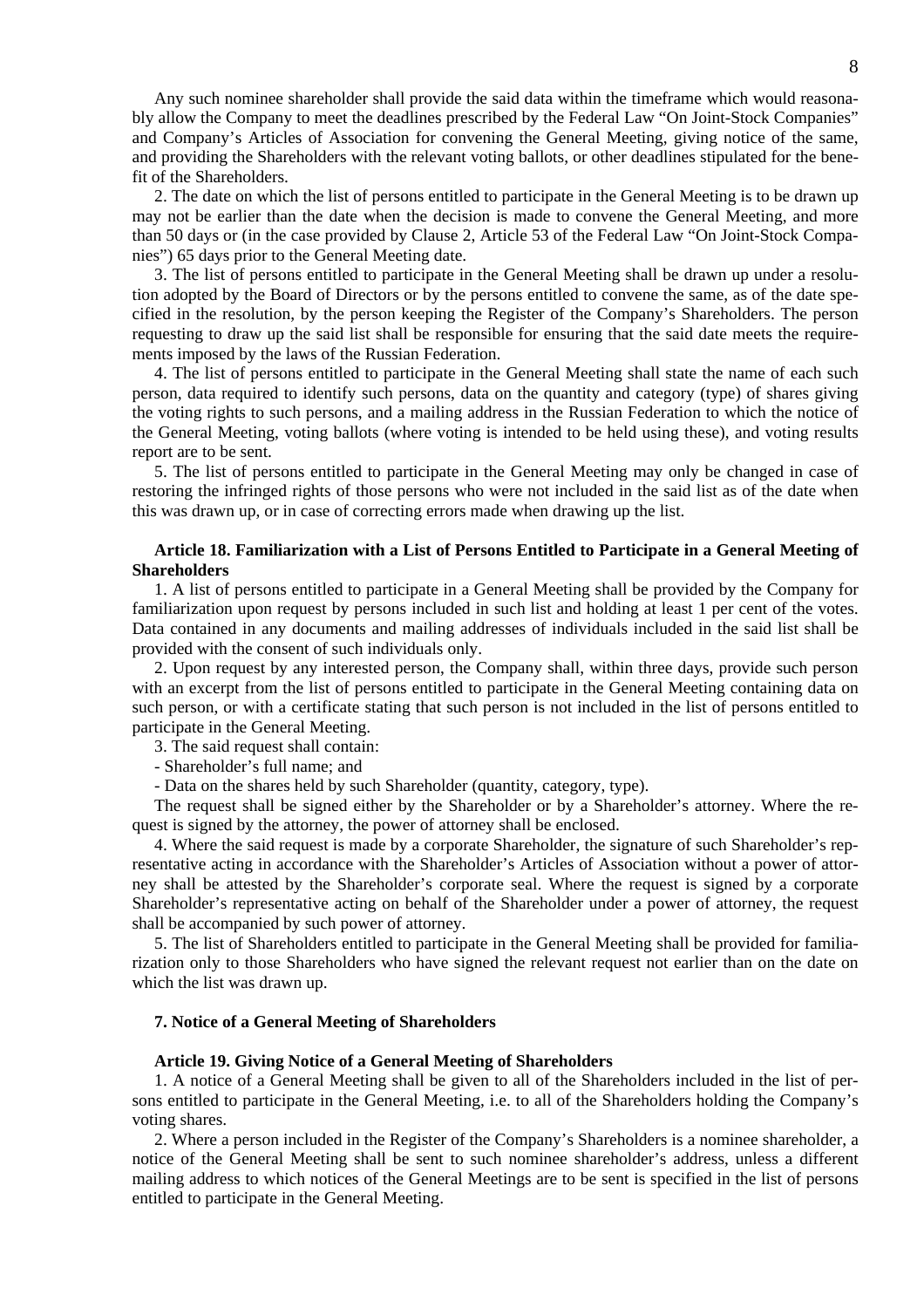3. Where the notice of the General Meeting is given to a nominee shareholder, such nominee shareholder shall report this to the nominee shareholder's clients in the manner and within the timeframe stipulated by the statutory regulations of the Russian Federation or by the agreements with such clients.

### **Article 20. Timeframe for Giving Notice of a General Meeting of Shareholders**

1. A notice of a General Meeting shall be given at least 30 days prior to the General Meeting date, unless otherwise provided by the Federal Law "On Joint-Stock Companies".

2. The notice of the General Meeting shall be given within the said timeframe to each person included in the list of persons entitled to participate in the General Meeting. The said notice shall be sent by registered mail or by an international courier service, or shall be personally served to each such person against signature.

3. Where a notice is to be given to a Shareholder located outside the Russian Federation, it shall be sent by an international courier service.

4. In addition, the Company may notify the Shareholders of the General Meeting through mass media.

#### **Article 21. Contents of a Notice of a General Meeting of Shareholders**

1. A notice of a General Meeting shall state:

- Company's full business name;

- Company's registered office;

- Form of the General Meeting (formal meeting or absentee voting);

- Date, place and time of the General Meeting, and (where, in accordance with Clause 3, Article 60 of the Federal Law "On Joint-Stock Companies", the completed voting ballots may be sent to the Company) mailing address to which such completed voting ballots may be sent, or (in case of the General Meeting held in the form of absentee voting) the deadline date for accepting the voting ballots and a mailing address to which the completed voting ballots are to be sent;

- In case of the General Meeting held in the form of formal meeting – date, commencement time and place of registration of the General Meeting's participants;

- Date of drawing up a list of persons entitled to participate in the General Meeting;

- Agenda of the General Meeting; and

- Procedure of studying information (materials) to be provided to the Shareholders when preparing the General Meeting, and address (addresses) at which the same can be studied.

# **8. Information (Materials) to be Provided to the Shareholders When Preparing a General Meeting of Shareholders**

### **Article 22. Contents of Information (Materials) to be Provided to the Persons Entitled to Participate in a General Meeting of Shareholders**

1. Information (materials) to be provided, when preparing a General Meeting, to the persons entitled to participate in the same shall include the Company's annual report and annual financial statements, including the external auditor's report and report made by the Company's Internal Audit Committee, data on a person(s) nominated to the Company's Board of Directors and Internal Audit Committee, information on whether the written consent of such nominees to be elected to the Company's bodies is available, draft amendments to the Company's Articles of Association, or draft of the Articles of Association's new version, drafts of the Company's internal documents, draft resolutions to be adopted by the General Meeting, recommendations for distribution of profits for the financial year (including recommendations for payment (declaration) of dividends, payment of remuneration and/or reimbursement for expenses to the members of the Company's Internal Audit Committee as related to the performance by them of their duties), and any other material information.

Any further information (materials) to be provided to the persons entitled to participate in the General Meeting shall be provided subject to the requirements imposed by the effective laws.

# **Article 23. Data on Nominees to the Company's Bodies**

1. The data on a person(s) nominated to the Company's bodies to be provided to the persons entitled to participate in a General Meeting shall include:

- Full name;

- Data on the places of employment and positions for the last 5 years, including data on positions held by the nominee on management bodies of other legal entities for the last 5 years; and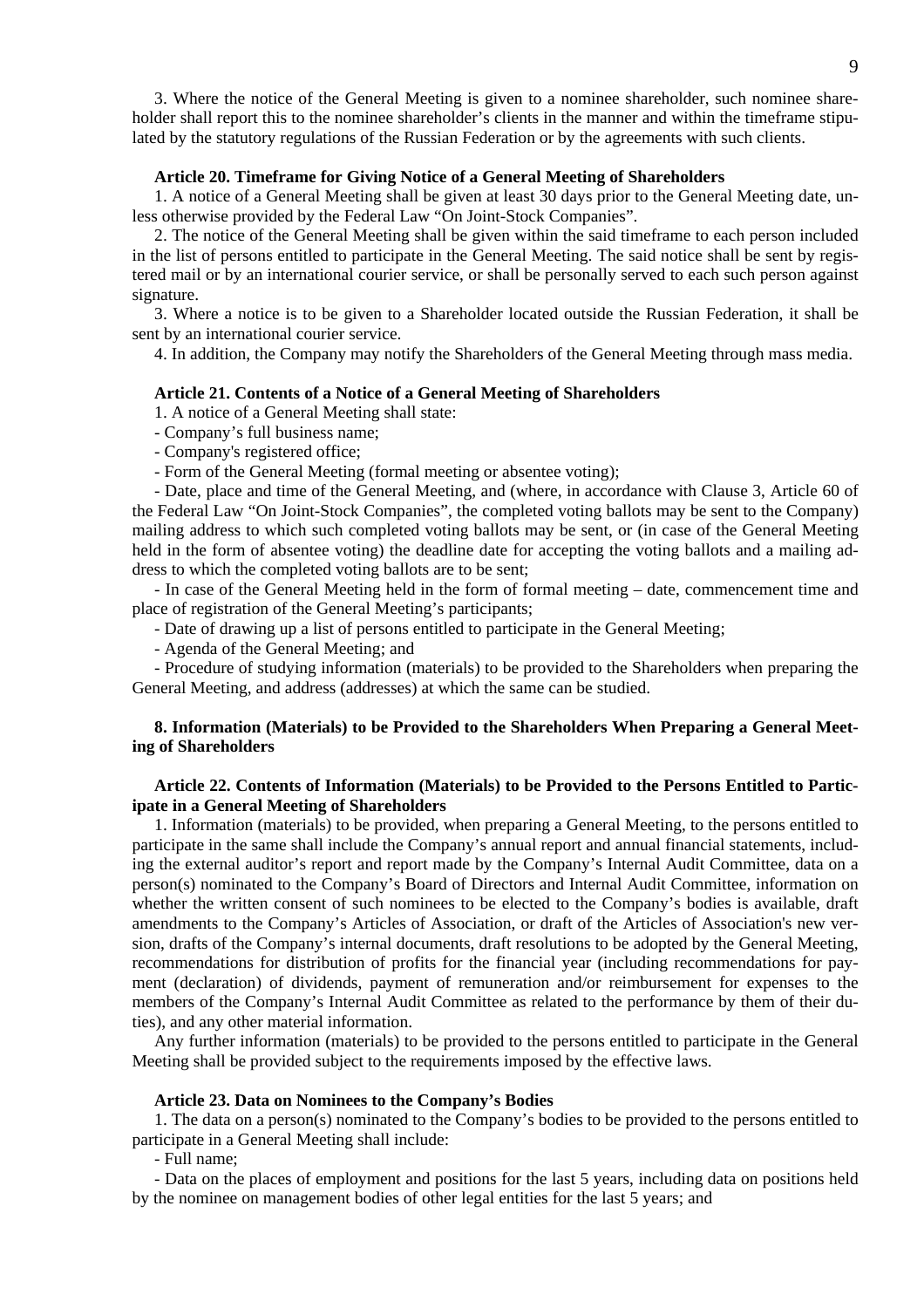- List of persons affiliated with the nominee, describing the reasons of such affiliation.

2. The data on a person nominated to the office of the Company's external auditor for approval at an annual General Meeting shall include:

- Corporate nominee's full business name (or individual nominee's full name);

- Principal place of business and contact phone numbers;

- Number of the license, issuing authority's name, and issue date;

- Validity period of the license; and

- List of legal entities to which the nominee serves as a statutory auditor.

### **Article 24. Procedure of Providing Information (Materials) to be Provided to the Persons Entitled to Participate in a General Meeting of Shareholders**

1. Information (materials) referred to in this paragraph shall be made available, 20 days prior to the General Meeting date, to the persons entitled to participate in such General Meeting, for studying in the office of the Company's executive body or at such other places the addresses of which may be listed in the notice of the General Meeting. The said information (materials) shall be made available to the persons attending the General Meeting during the General Meeting.

2. Upon request by a person entitled to participate in the General Meeting, the Company shall provide such person with copies of the above documents. The fee to be charged by the Company for providing such copies may not exceed the cost of making these.

### **9. Procedure of Participation of Shareholders or Their Proxies in General Meetings of Shareholders**

#### **Article 25. Persons Attending a General Meeting of Shareholders**

1. A General Meeting may be attended by the persons included in the list of persons entitled to participate in the General Meeting, their proxies, the Company's Registrar (Registrar's representative), external auditor (external auditor's representative), members of the Company's bodies, nominees included in the voting ballots for election to the Company's bodies, and other persons allowed by the Board of Directors to attend the General Meeting.

2. The Company shall make every effort to ensure attendance by the members of the Board of Directors, sole executive body, members of the Internal Audit Committee, and members of the Company's other bodies at the General Meeting. The said persons shall give expert answers to questions asked by the General Meeting participants.

#### **Article 26. Right to Participate in General Meetings of Shareholders**

1. The right to participate in a General Meeting may be exercised by a Shareholder either personally, or through a proxy.

Where any share is transferred to any person after the date of drawing up a list of persons entitled to participate in the General Meeting, but before the General Meeting date, the Shareholder included in the said list shall either issue a proxy to the transferee, or vote at the General Meeting in accordance with the transferee's instructions.

The said rule shall also apply to each and every subsequent share transfer.

2. A Shareholder may participate in General Meetings in any of the following manners:

- Personally participate in discussing agenda issues and vote thereon at a General Meeting held in the form of formal meeting;

- Authorize a proxy to participate in discussing agenda issues and vote thereon at a General Meeting held in the form of formal meeting;

- Participate in discussing agenda issues and vote thereon together with the Shareholder's proxy at a General Meeting held in the form of formal meeting;

- Participate in absentee voting; or

- Authorize a proxy to participate in absentee voting.

#### **Article 27. Delegation of the Right to Participate in General Meetings of Shareholders**

1. A Shareholder shall delegate the Shareholder's rights to a proxy by authorizing such proxy in writing (by issuing a power of attorney).

2. A Shareholder may issue a power of attorney either with respect to all of the Shareholder's shares, or with respect to any part thereof.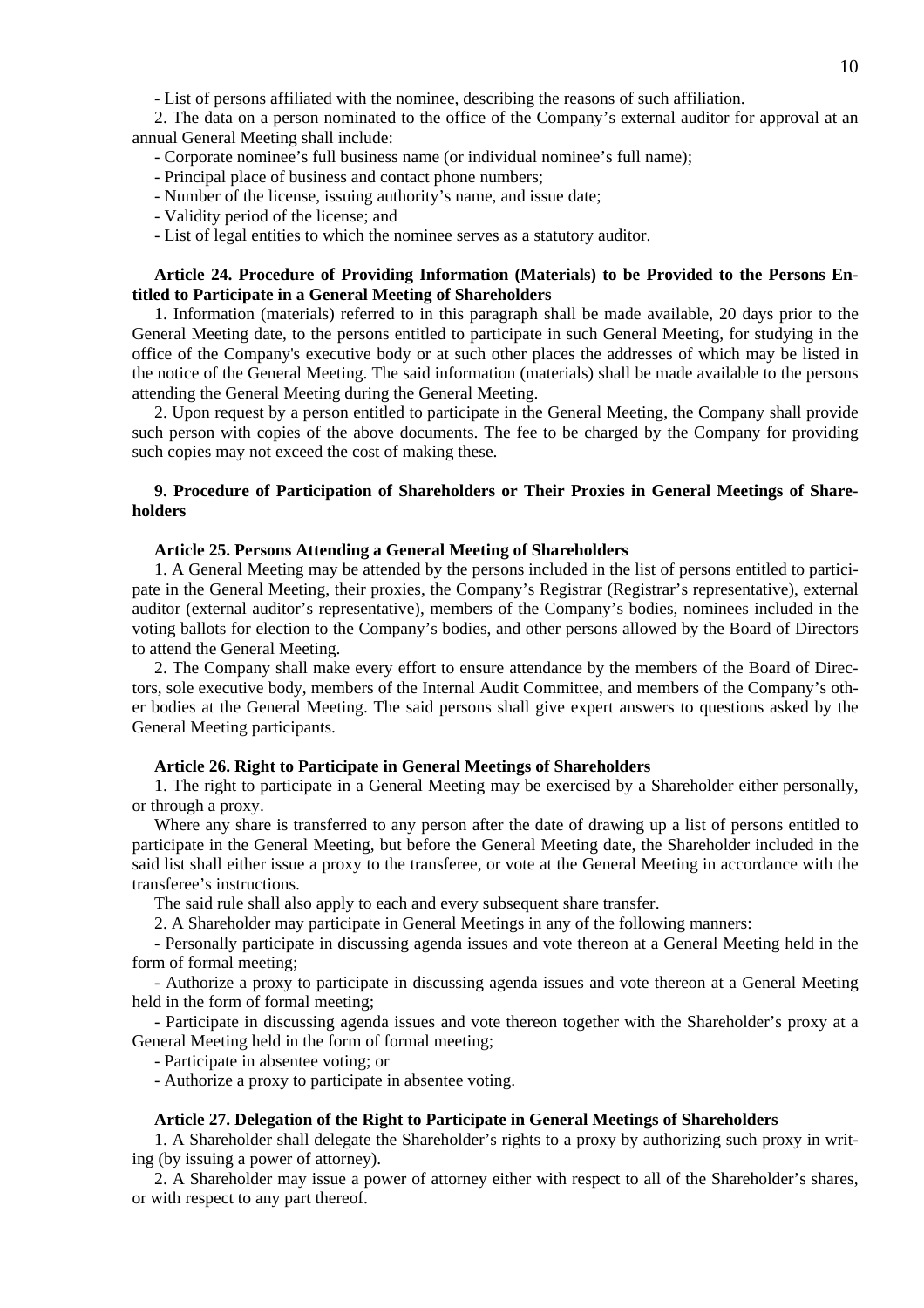3. A power of attorney may be issued either with respect to all of the rights attached to the share, or with respect to any part thereof.

4. A power of attorney shall be either executed in accordance with the requirements imposed by Clauses 4 and 5, Article 185 of the Russian Federation Civil Code, or certified by a notary public.

5. A power of attorney issued by a legal entity shall be either signed by the entity's chief executive officer or other person authorized by the entity's foundation documents to sign the same, and sealed with the entity's corporate seal, or certified by a notary public.

6. A Shareholder's proxy may act at a General Meeting also in accordance with the powers granted by federal laws or regulations issued by competent state or local authorities.

7. A Shareholder may at any time replace the Shareholder's proxy at a General Meeting or personally exercise the rights attached to the share, by canceling the relevant power of attorney. The Shareholder may also replace the proxy or personally exercise the rights attached to the share, without canceling the relevant power of attorney.

A Shareholder entitled to participate in a General Meeting may at any time replace the Shareholder's proxy or personally attend the General Meeting, by canceling the relevant power of attorney in the manner prescribed by law, subject to Clause 2, Article 189 of the Russian Federation Civil Code (regulating consequences of canceling powers of attorney). In this case the Shareholder shall give notice to the Company of the Shareholder's decision to cancel the power of attorney.

Where the power of attorney given in the name of the proxy is cancelled in the said manner, the proxy may not be registered for participation in the General Meeting.

8. Where a share is jointly held by more than one person, the rights attached to such share shall be exercised at a General Meeting, at the discretion of the joint shareholders, either by any one of them, or by their common proxy. The powers of each of such persons shall be duly certified.

### **10. General Meetings of Shareholders Held in the Form of Absentee Voting**

#### **Article 28. General Meetings of Shareholders Held in the Form of Absentee Voting**

1. A General Meeting's resolution may be adopted without holding a formal meeting (i.e. without simultaneous attendance by the Shareholders for discussing agenda issues and resolving on those put to the vote), but rather by absentee voting (i.e. holding the General Meeting in the form of absentee voting).

The date of the General Meeting held in the form of absentee voting shall be the deadline date for accepting voting ballots.

2. The following issues may not be considered and resolved at a General Meeting held in the form of absentee voting:

- Election of the Company's Board of Directors;

- Election of the Company's Internal Audit Committee (Internal Auditor);

- Approval of a Company's external auditor; and

- Approval of the Company's annual reports, annual financial statements, including profit and loss accounts, and distribution of the Company's profits or losses according to the performance results of a financial year.

3. An adjourned meeting may not be held by absentee voting, where the original meeting had to be held in the form of formal meeting.

4. The voting on agenda issues of a General Meeting held in the form of absentee voting shall be performed by voting ballots only.

### **Article 29. List of Persons Entitled to Participate in a General Meeting of Shareholders Held in the Form of Absentee Voting**

1. A list of persons entitled to participate in a General Meeting shall be drawn up in accordance with data contained in the Register of holders of the Company's registered securities as of the date determined by the Board of Directors.

2. The date of drawing up a list of persons entitled to participate in the General Meeting held in the form of absentee voting may not be:

- Earlier than the date when the decision is made to convene the General Meeting; and

- More than 65 days prior to the deadline date for accepting voting ballots.

3. The said list shall contain data required by the Federal Commission for the Securities Market.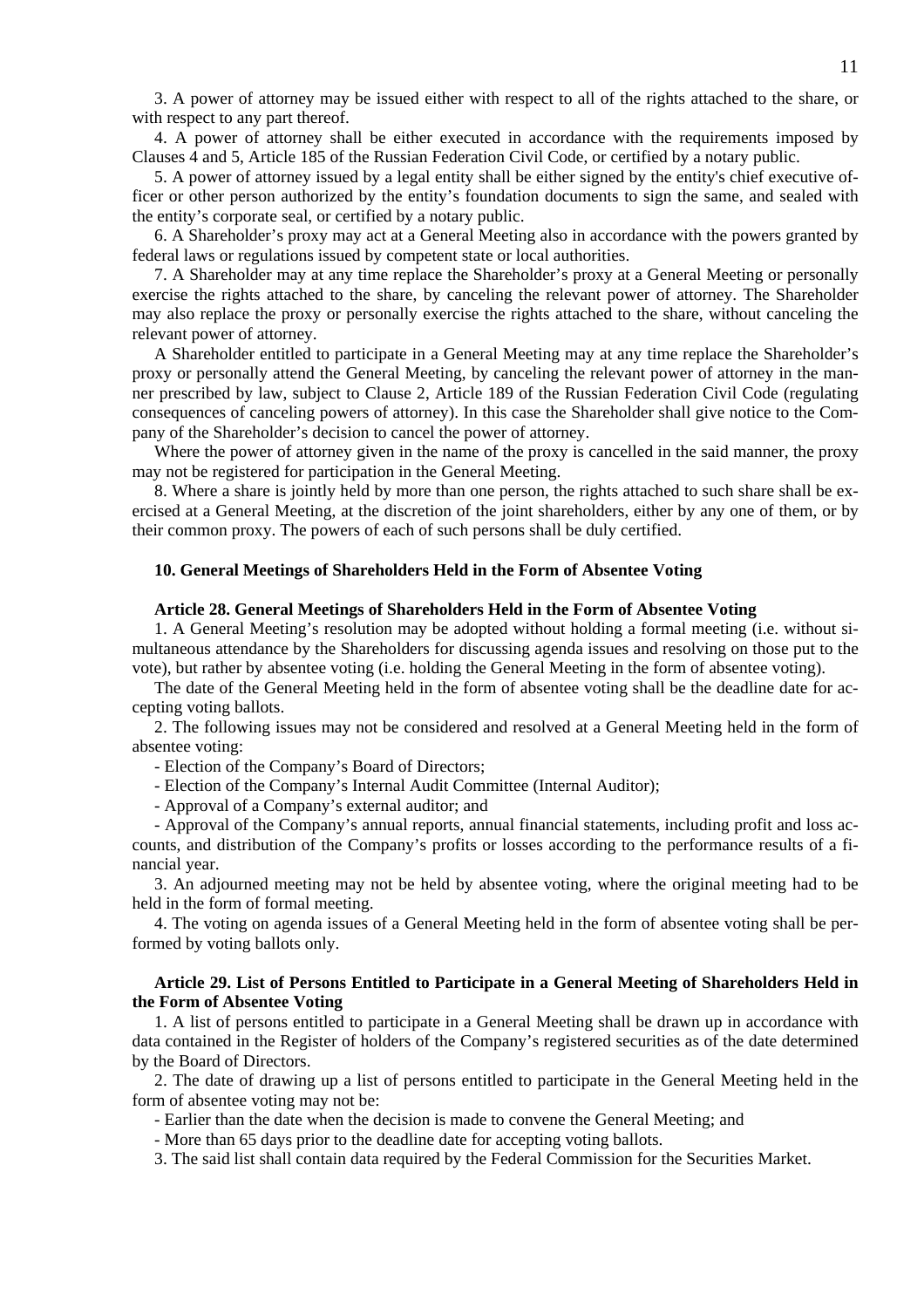### **Article 30. Notice of a General Meeting of Shareholders Held in the Form of Absentee Voting**

1. A notice of a General Meeting to be held in the form of absentee voting shall be given at least 30 days prior to the General Meeting date.

The notice of the General Meeting shall be given within the said timeframe in the manner prescribed by the Company's Articles of Association.

2. A notice of a General Meeting to be held in the form of absentee voting shall state:

- Company's full business name;
- Company's registered office;
- Form of the General Meeting (absentee voting);
- Date of the General Meeting (deadline date for accepting the voting ballots);
- Mailing address to which the completed voting ballots are to be sent;
- Date of drawing up a list of persons entitled to participate in the General Meeting;
- Agenda of the General Meeting; and

- Procedure of studying information (materials) to be provided to the Shareholders when preparing the General Meeting, and address (addresses) at which the same can be studied.

The notice of the General Meeting may contain any further information determined by the Board of Directors or by the persons requesting to convene the extraordinary General Meeting.

3. In case of a General Meeting to be held in the form of absentee voting, a voting ballot shall be sent by registered mail or personally served, against signature, to each person included in the list of persons entitled to participate in the General Meeting, at least 30 days prior to the General Meeting date.

4. Each person included in the list of persons entitled to participate in the General Meeting shall be provided with either one voting ballot for voting on all of the agenda issues, or one separate voting ballot for voting on each of the agenda issues.

5. The Shareholders holding the Company's voting shares giving the right to vote on some of the agenda issues only shall be provided with voting ballots containing only voting options for such agenda issues.

#### **Article 31. Quorum at a General Meeting of Shareholders Held in the Form of Absentee Voting**

1. The quorum at a General Meeting held in the form of absentee voting shall be deemed to be present, provided that the Shareholders holding in aggregate more than half of the Company's voting shares have participated in such General Meeting.

The Shareholders whose voting ballots have been received by the deadline date for accepting the same shall be deemed to have participated in the General Meeting held in the form of absentee voting.

Where the General Meeting's agenda includes issues to be voted upon by different number of voters, the determination of whether the quorum required to transact business on such issues is present shall be made separately for each of such issues. Where no quorum required to transact business on either of such issues is present, this shall not prevent transacting business on any other issue the quorum for which is present.

2. Where no quorum required for an extraordinary General Meeting is present, the General Meeting may be adjourned, and the adjourned General Meeting shall have the same agenda.

The adjourned General Meeting shall be competent to transact business (shall have a quorum) if attended by the Shareholders holding in aggregate at least 30 per cent of the votes attached to the Company's voting shares.

A notice of the adjourned General Meeting shall be given in accordance with the requirements imposed by Article 52 of the Federal Law "On Joint-Stock Companies".

However the provisions laid down in paragraph two of Clause 1, Article 52 of the Federal Law "On Joint-Stock Companies" shall not apply. In case of an adjourned General Meeting, voting ballots shall be served, sent, and published in accordance with the requirements imposed by Article 60 of the Federal Law "On Joint-Stock Companies".

3. Where the adjourned General Meeting is held less than 40 days after the original General Meeting, the persons included in the list of persons entitled to participate in the original General Meeting may attend the adjourned General Meeting.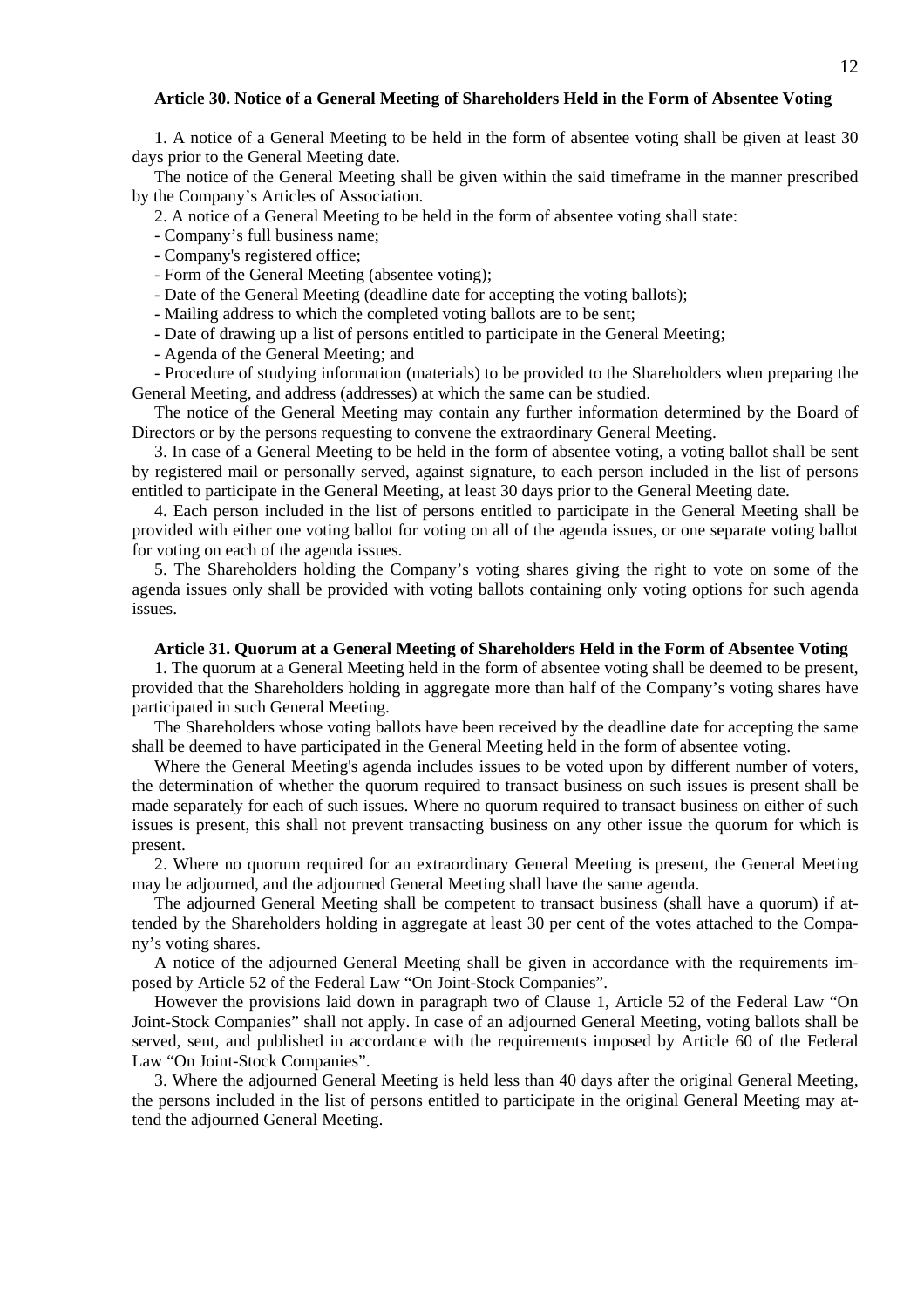### **11. Working Bodies of the General Meeting of Shareholders**

### **Article 32. Main Provisions on the Working Bodies of the General Meeting of Shareholders**

1. The working bodies of the General Meeting shall include:

- Chairman of the General Meeting; and

- Secretary of the General Meeting.

2. If provided by the Company's Articles of Association, it shall be allowed to form any other bodies of the General Meeting.

### **Article 33. Chairman of the General Meeting of Shareholders**

1. A General Meeting shall be presided over by the Chairman of the Board of Directors, or where he/she is absent, by either member of the Board of Directors chosen by the Board of Directors.

2. The Chairman of the General Meeting shall officially open and close the General Meeting, put the agenda issues to the vote as soon as all of the issues are discussed, conduct the General Meeting, ensure compliance with the General Meeting's rules, give necessary instructions and orders to the Secretary of the General Meeting, give instructions to disseminate the General Meeting's documents, declare the commencement and end of breaks in the General Meeting proceedings; and sign the minutes of the General Meeting.

3. The Chairman of the General Meeting may delegate the conduct of the General Meeting to any other person, but he/she nevertheless remains the Chairman of the General Meeting.

#### **Article 34. Secretary of the General Meeting of Shareholders**

1. The Secretary of the Board of Directors shall act as the Secretary of the General Meeting ("Secretary").

2. The Secretary of the General Meeting shall:

- Supervise the drafting of working documents for the General Meeting;

- Ensure that the list of persons entitled to participate in the General Meeting is drawn up;

- Gather materials to be provided before the commencement of the General Meeting, provide access to these, and provide copies of the relevant documents requested by the persons entitled to participate in the General Meeting;

- Collect the completed voting ballots received by the Company and timely transfer these to the Counting Committee (Company's Registrar);

- Keep the minutes of the General Meeting;

- If requested by the Shareholders, make the minutes and resolutions of the General Meeting available to such Shareholders, and declare the voting results;

- Keep record of powers of attorney (rights granted by these) or other documents under which a person participating in the General Meeting acts on behalf of the person included in the list of persons entitled to participate in the General Meeting;

- Arrange the election of the General Meeting's working bodies in the cases provided by the Company's Articles of Association;

- Secure the prescribed voting procedure and Shareholders' right to vote;

- Cause a voting results report to be made;

- Transfer to the archives the General Meeting's documents, including voting ballots and powers of attorney (their copies) or other documents under which the persons participating in the General Meeting act on behalf of the persons included in the list of persons entitled to participate in the General Meeting; and

- Exercise other functions provided by the Company's Articles of Association or other internal documents.

#### **Article 35. Persons Deemed to Have Participated in a General Meeting of Shareholders**

1. In case of a General Meeting held in the form of formal meeting for discussing agenda issues and resolving on those put to the vote, with delivery (serving) of voting ballots prior to the General Meeting, the Shareholders registered for participation in the General Meeting and the Shareholders the voting ballots from whom have been received at least two days prior to the General Meeting date, shall be deemed to have participated in such General Meeting.

2. In case of a General Meeting held in the form of formal meeting for discussing agenda issues and resolving on those put to the vote, without delivery (serving) of voting ballots prior to the General Meet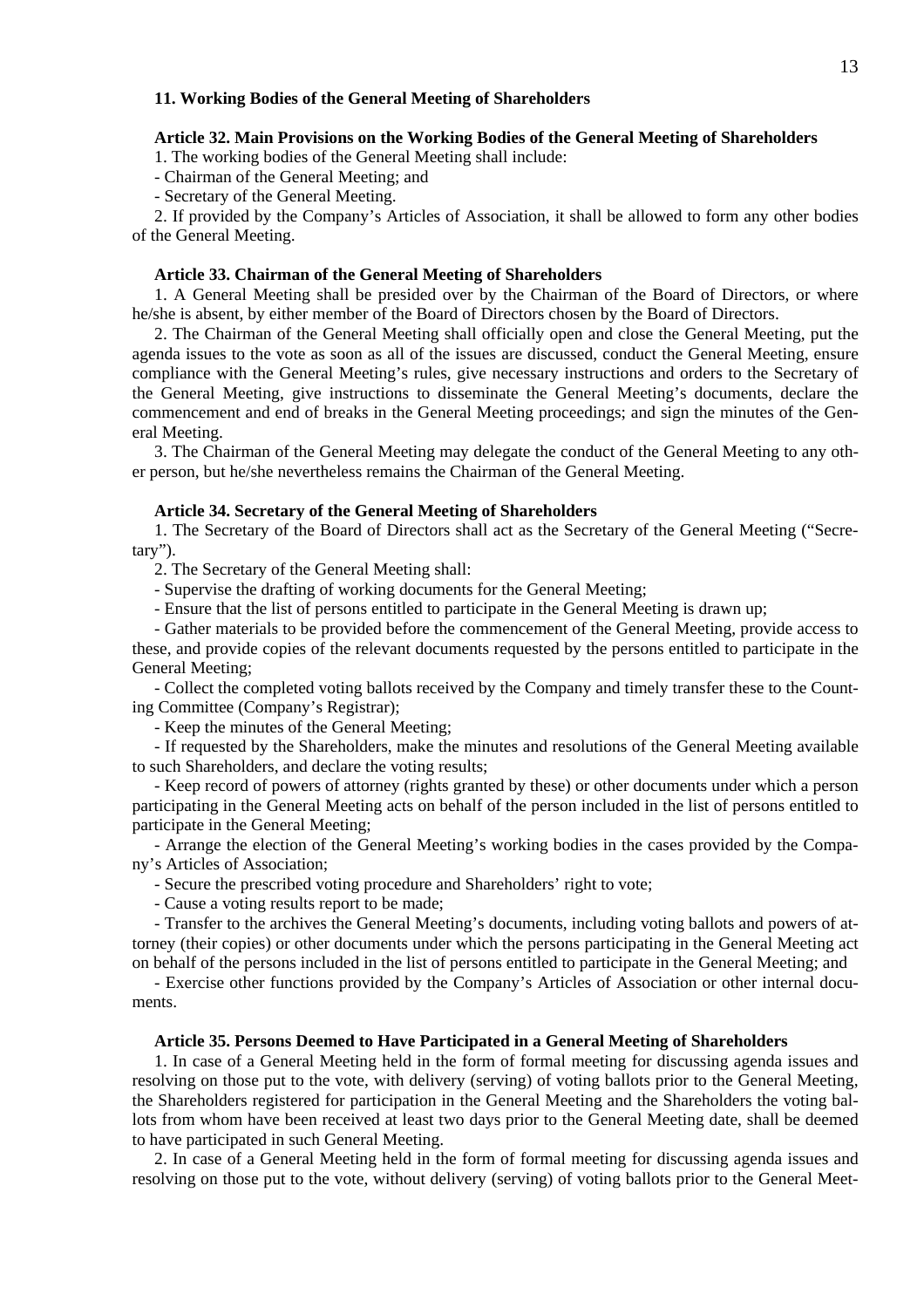ing, the Shareholders registered for participation in the General Meeting shall be deemed to have participated in such General Meeting.

3. In case of a General Meeting held in the form of absentee voting, the Shareholders the voting ballots from whom have been received not later than on the deadline date for accepting these shall be deemed to have participated in such General Meeting.

### **12. Registration of the General Meeting Participants**

#### **Article 36. Registration of Participants of a General Meeting of Shareholders**

1. A General Meeting's Counting Committee (Registrar) shall verify the powers of and register persons attending the General Meeting, determine whether the quorum is present, clarify any matters arising when the Shareholders (or their proxies) exercise their voting rights at the General Meeting, explain the procedure of voting on issues put to the vote, secure the voting procedure, count votes and announce voting results, draw up a voting record, and transfer voting ballots to the archives.

2. The place of registration and the place of the General Meeting shall be the same.

#### **Article 37. Procedure of Registration of the General Meeting Participants**

1. Registration shall start not later than 30 minutes prior to the commencement time of the General Meeting.

2. For the purpose of registration, the General Meeting participants shall produce the following documents:

- Shareholder (individual) – an identity document;

- Individual Shareholder's proxy – a power of attorney authorizing the proxy to act on behalf of the Shareholder and the proxy's identity document; and

- Corporate Shareholder's proxy - a power of attorney authorizing the proxy to act on behalf of the corporate Shareholder and the proxy's identity document.

The Counting Committee shall provide each General Meeting participant with the voting ballots and other materials to be disseminated to the General Meeting participants.

The powers of attorney and other documents certifying the right of the General Meeting participants to act on behalf of the Shareholders shall be passed to the Company upon registration.

#### **Article 38. Quorum at a General Meeting of Shareholders**

1. A General Meeting shall be competent to transact business (shall have a quorum) if attended by the Shareholders holding in aggregate more than half of the votes attached to the Company's outstanding voting shares.

### **Article 39. Proceedings at a General Meeting of Shareholders**

1. The proceedings at a General Meeting shall continue without interruption.

2. A keynote speaker for each of the agenda issues shall be given at least fifteen minutes.

3. Questions to the keynote speakers, and requests to speak, can be made either orally or in writing.

4. To answer the questions, keynote speakers shall be given at least 10 minutes.

5. As soon as the discussion of each of the agenda issues of the General Meeting is completed, the Chairman of the General Meeting shall declare the voting on such agenda issue.

Where it is impossible to complete a General Meeting in one day, the break shall be made until the next day. In this case, the General Meeting shall be resumed not earlier than at 9 a.m. local time.

#### **Article 40. Voting at a General Meeting of Shareholders**

1. Votes at a General Meeting shall be cast in accordance with the principle of one vote per voting share, unless the cumulative voting takes place in accordance with the effective laws and Company's Articles of Association.

#### **Article 41. Voting Ballots**

1. Votes on the issues put to the vote at a General Meeting, including procedural issues, may, if decided by the Shareholders, be cast by voting ballots.

2. A voting ballot shall be served to each person included in the list of persons entitled to participate in the General Meeting (or to the person's proxy) who have been registered for participation in the General Meeting, save for the cases provided by paragraph two of this Clause.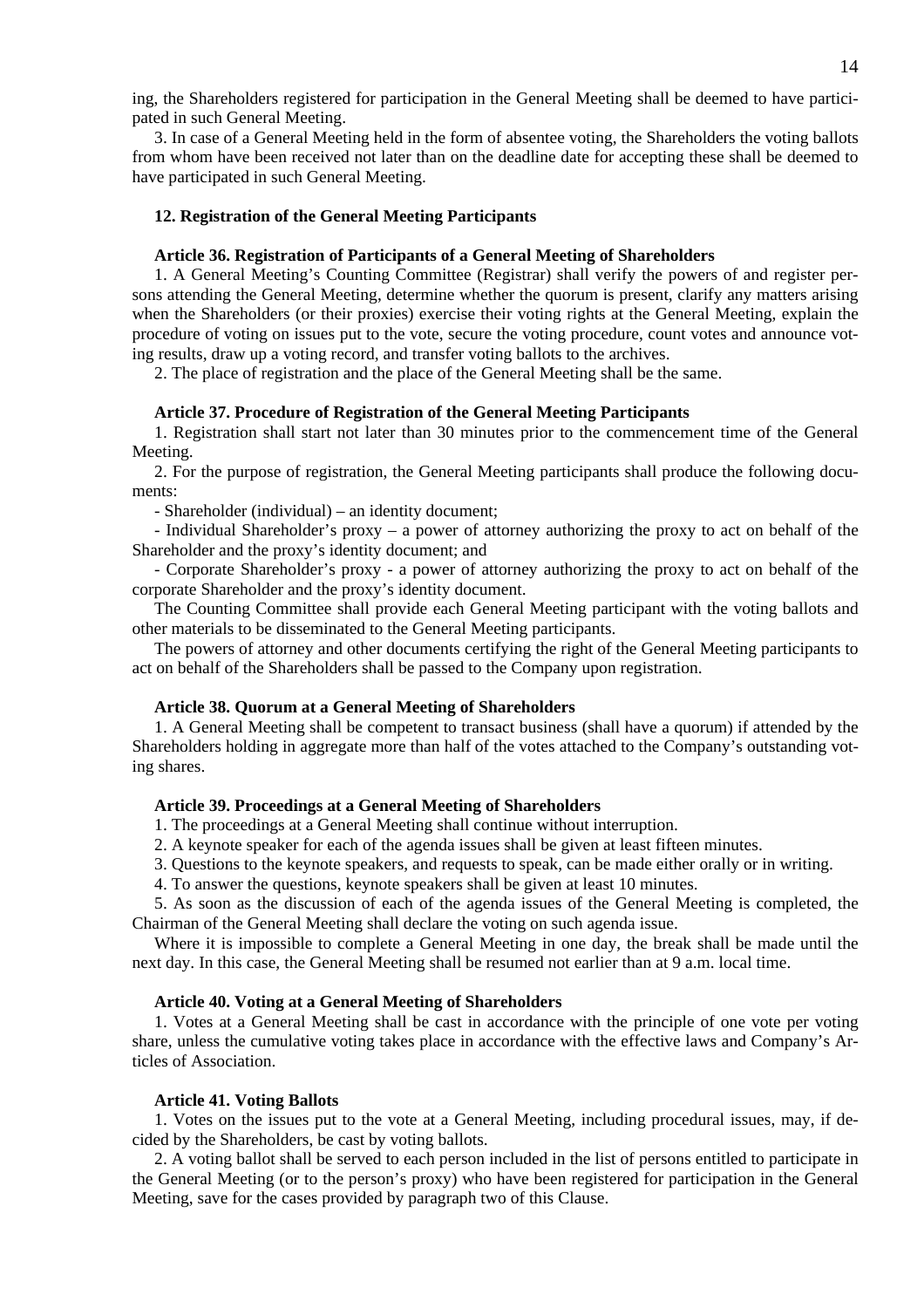3. Votes at a General Meeting held in the form of absentee voting shall be cast by voting ballots. A voting ballot shall be sent or served against signature to each person included in the list of persons entitled to participate in the General Meeting, at least 30 days prior to the General Meeting date. Voting ballots shall be sent by registered mail. Where a voting ballot is to be given to a Shareholder located outside the Russian Federation, it shall be sent by an international courier service.

The form and content of a voting ballot shall be approved by the Board of Directors.

4. It shall be allowed to use more than one form of voting ballots.

5. A voting ballot form may include one or more than one issue put to the vote.

6. In case of a General Meeting held in the form of formal meeting for discussing agenda issues and resolving on those put to the vote, with delivery (serving) of voting ballots prior to the General Meeting, the voting ballot forms provided to the Shareholders upon their registration for participation in the General Meeting may differ from the voting ballot forms sent (served) prior to the General Meeting.

# **Article 42. Requirements to the Content of Voting Ballots**

1. In case of a General Meeting held in the form of formal meeting for discussing agenda issues and resolving on those put to the vote, without delivery (serving) of voting ballots prior to the General Meeting, a voting ballot shall state:

- Company's full business name;

- Company's registered office;
- Form of the General Meeting;
- Date, place and time of the General Meeting;
- Issue put to vote;

- Wordings of resolutions on the issue (name of each nominee) to be voted on with the voting ballot;

- Voting options for each agenda issue ("For", "Against", and "Abstained"); and
- Reminder for the Shareholder to sign the voting ballot.

2. In case of a General Meeting held in the form of formal meeting for discussing agenda issues and resolving on those put to the vote, with delivery (serving) of voting ballots prior to the General Meeting, a voting ballot shall state:

- Company's full business name;
- Company's registered office;
- Form of the General Meeting;
- Date, place and time of the General Meeting;

- Mailing address to which the completed voting ballots can be sent (or address at which these can be personally delivered to the Company);

- Issue put to the vote;
- Wordings of resolutions on the issue (name of each nominee) to be voted on with the voting ballot;
- Voting options for each agenda issue ("For", "Against", and "Abstained"); and
- Reminder for the Shareholder to sign the voting ballot.
- 3. In case of a General Meeting held in the form of absentee voting, a voting ballot shall state:
- Company's full business name;
- Company's registered office;
- Form of the General Meeting (absentee voting);

- Deadline date for accepting the voting ballots and mailing address to which the completed voting ballots are to be sent;

- Issue put to the vote;
- Wordings of resolutions on the issue (name of each nominee) to be voted on with the voting ballot;
- Voting options for each agenda issue ("For", "Against", and "Abstained"); and
- Reminder for the Shareholder to sign the voting ballot.

4. In case of cumulative voting, a voting ballot shall state this and explain what the cumulative voting is. A voting ballot may contain any further data determined by the Board of Directors when approving the form and text of the voting ballot.

### **Article 43. Voting Procedure**

1. At voting, only those votes shall be counted which are cast for the agenda issues for which only one voting option has been left unchecked by the voter. The voting ballots completed in violation of the said requirement shall be deemed invalid, and the votes cast on the issues contained therein shall not be counted.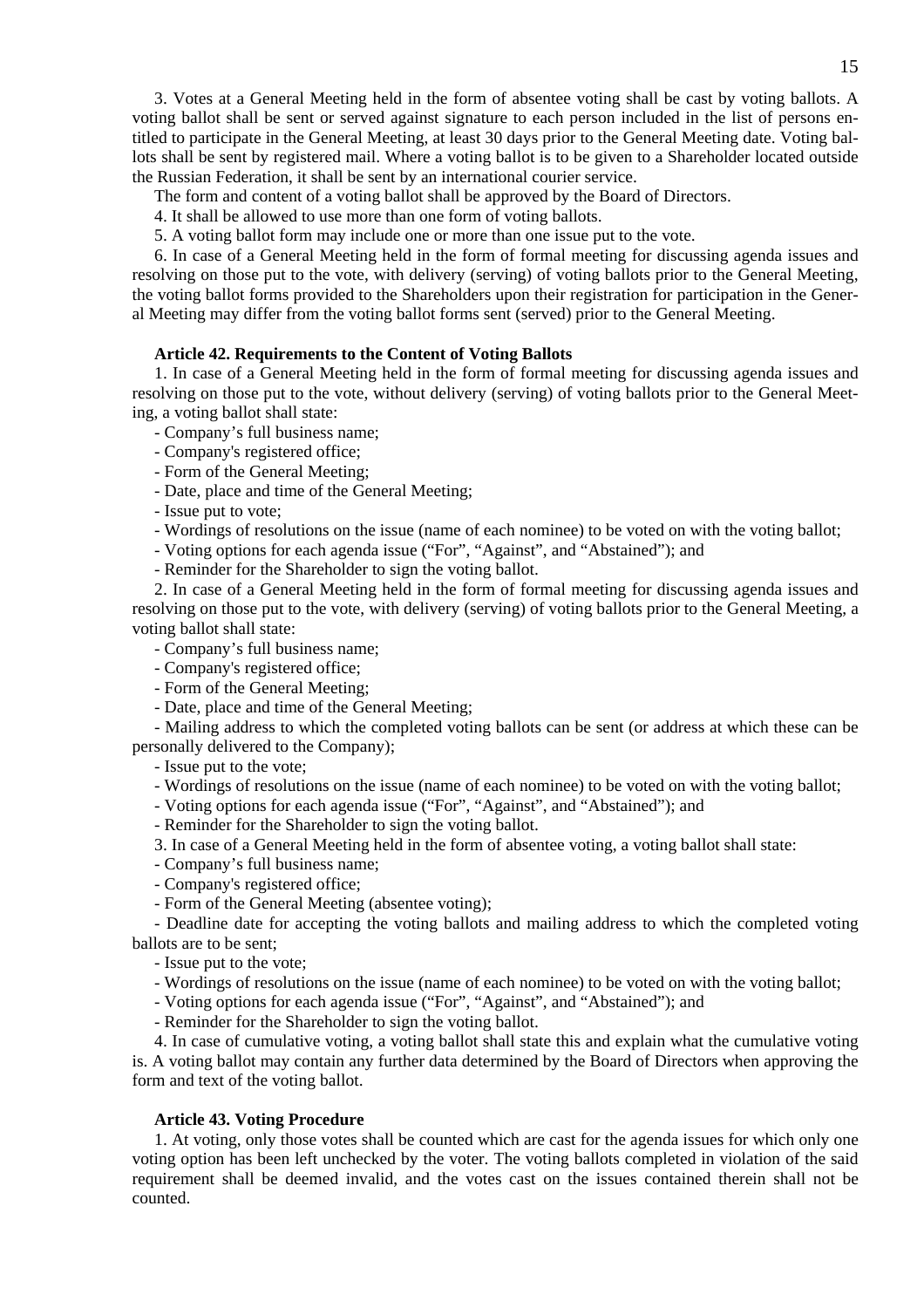2. Where a voting ballot includes more than one issue put to the vote, the failure to meet the above requirement with respect to any one or more than one of such issues shall not invalidate the voting ballot as a whole.

### **16. Voting Record and Report on Results of Voting at a General Meeting of Shareholders**

#### **Article 45. Voting Results**

1. The results of voting on the issues put to the vote shall be determined either by the Counting Committee or by the Company's Registrar, where the latter exercises the functions of the Counting Committee.

A General Meeting's resolution on any of the agenda issues shall not be deemed adopted and may not be announced until after the voting results on all of the agenda issues have been determined.

2. Where the agenda of a General Meeting includes the issues of election of more than one body of the Company, the voting results on these issues shall, regardless of the order in which they have been considered, be determined in the following order:

1) Election of the Company's Board of Directors; and

2) Election of the Company's Internal Audit Committee.

3) The election of a Company's body shall be deemed valid, provided that the number of the body's members elected is not less than the number of the body's members required to constitute a quorum at a meeting of such body.

4) For the purpose of a Shareholder exercising the Shareholder's right to request from the Company to repurchase the Company's shares held by such Shareholder, a voting ballot in which the "Against" voting option is left unchecked shall be regarded as the vote cast against the issue put to the vote. A voting ballot with the "Abstained" voting option left unchecked, or a voting ballot held invalid, shall not give the Shareholder the right to request from the Company to repurchase the Company's shares held by such Shareholder.

### **Article 46. Voting Record and Report on Results of Voting at a General Meeting of Shareholders**

1. Upon voting, the Counting Committee, or the person exercising the Counting Committee's functions, shall draw up the voting record showing the voting results for each of the agenda issues put to the vote. The voting record shall be drawn up within 15 days after the General Meeting is closed, or after the deadline date for accepting the voting ballots in case of the General Meeting held in the form of absentee voting.

2. The voting record shall state:

- Company's full business name;

- Company's registered office;

- Type of the General Meeting (annual or extraordinary);

- Form of the General Meeting;

- Date of the General Meeting (deadline date for accepting the voting ballots in case of the General Meeting held in the form of absentee voting);

- Time of the General Meeting;

- Place of the General Meeting (place where the voting results have been determined, in case of the General Meeting held in the form of absentee voting);

- Agenda of the General Meeting;

- Commencement time and end time of registration of persons entitled to participate in the General Meeting held in the form of formal meeting;

- Opening time and closing time of the General Meeting held in the form of formal meeting, and, where the resolutions adopted by the General Meeting and voting results thereon have been announced at the General Meeting, commencement time of counting the votes cast;

- Number of votes held by the persons included in the list of persons entitled to participate in the General Meeting, for each of the agenda issues;

- Number of votes held by the persons who have participated in the General Meeting, for each of the agenda issues, and indication of whether the quorum for each of such issues has been present;

- Number of votes cast for each of the voting options ("For", "Against", and "Abstained"), for each of the agenda issues for which the quorum has been present;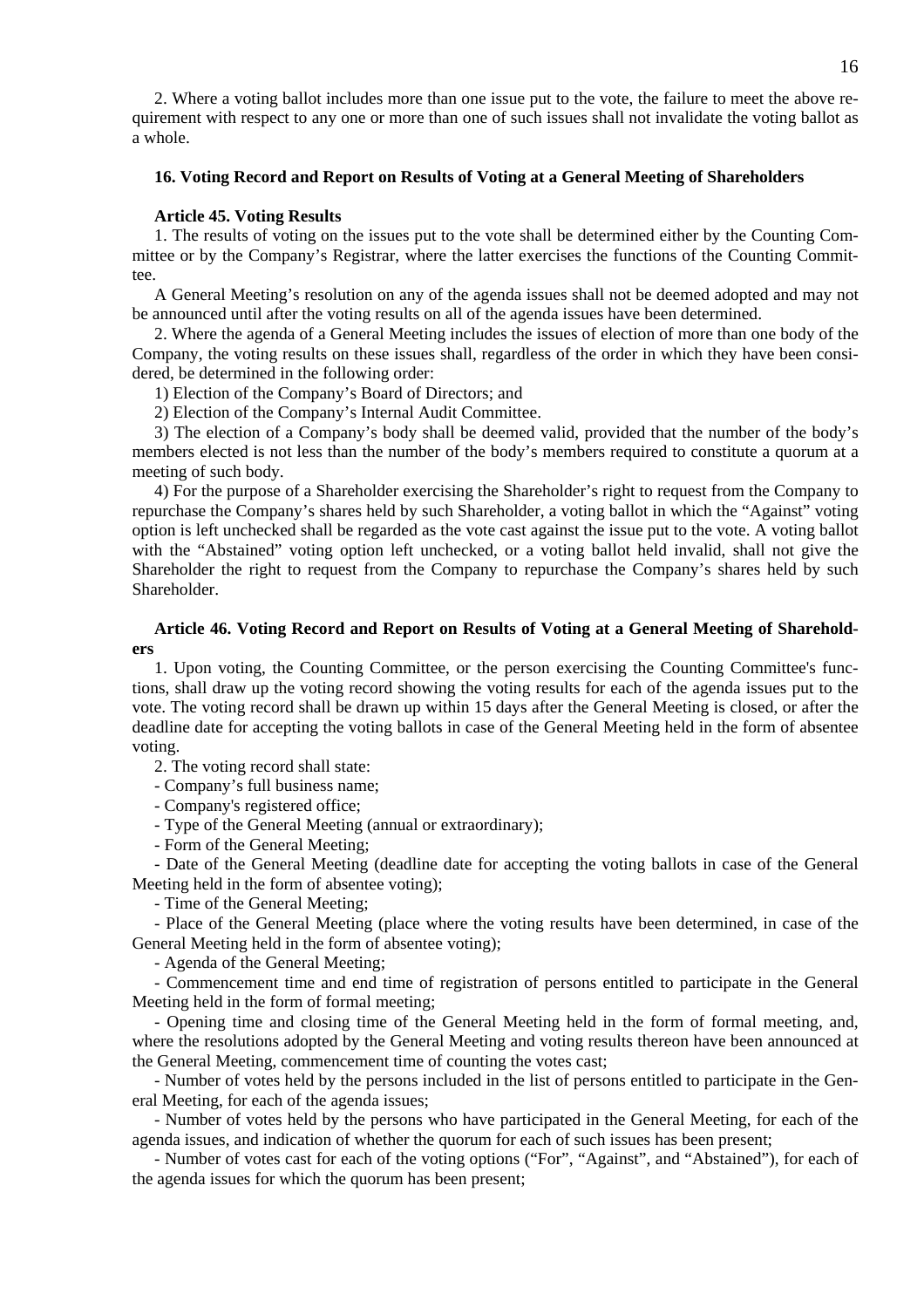- Number of votes cast (for each of the agenda issues put to the vote) which have not been counted on account of the voting ballots being held invalid (*inter alia*, with respect to the voting on the relevant issues);

- Names of the Counting Committee's members, or (where the Counting Committee's functions have been exercised by the Company's Registrar) the Registrar's full business name, principal place of business, and names of the Registrar's authorized persons; and

- Date of the voting record drawn up by the Counting Committee.

3. The resolutions adopted at a General Meeting and the voting results shall be announced at the General Meeting at which the voting took place, or alternatively notified, within 10 days after the voting record is drawn up, in the form of a voting results report sent to the persons included in the list of persons entitled to participate in the General Meeting (the said report shall be sent by registered mail to each person included in the said list).

#### **18. Minutes of General Meetings of Shareholders**

#### **Article 47. Drawing up the Minutes of a General Meeting of Shareholders**

1. The minutes of a General Meeting shall be drawn up within 15 days after the General Meeting is closed.

2. In case of a General Meeting held in the form of absentee voting, the minutes of the General Meeting, with respect to the absentee voting results, shall be drawn up within 15 days after the deadline date for accepting the absentee voting ballots.

3. The minutes of a General Meeting shall state:

- Company's full business name;
- Company's registered office;
- Type of the General Meeting (annual or extraordinary);
- Form of the General Meeting;
- Date of the General Meeting;

- Commencement time and end time of registration of persons entitled to participate in the General Meeting held in the form of formal meeting;

- Deadline date for accepting the voting ballots in case of the General Meeting held in the form of absentee voting;

- Time of the General Meeting;

- Place of the General Meeting held in the form of formal meeting (address at which the General Meeting took place);

- Mailing address (addresses) to which the completed voting ballots were sent, in case of the General Meeting in the form of absentee voting, or in case of the General Meeting held in the form of formal meeting, where the votes for the agenda issues could have been cast by delivering the completing voting ballots to the Company;

- Agenda of the General Meeting;

- Names of the Chairman and Secretary of the General Meeting;

- Number of votes held by the persons included in the list of persons entitled to participate in the General Meeting, for each of the agenda issues;

- Number of votes held by the persons who have participated in the General Meeting, for each of the agenda issues, and indication of whether the quorum for each of such issues has been present;

- Number of votes cast for each of the voting options ("For", "Against", and "Abstained"), for each of the agenda issues for which the quorum has been present;

- Number of votes cast (for each of the agenda issues put to the vote) which have not been counted on account of the voting ballots being held invalid (*inter alia*, with respect to the voting on the relevant issues);

- Wordings of resolutions adopted by the General Meeting held in the form of formal meeting, for each of the agenda issues;

- Key points of the speeches and names of the keynote speakers, for each of the agenda issues at the General Meeting held in the form of formal meeting; and

- Date when the minutes have been drawn up.

4. The minutes of the General Meeting shall be accompanied by the voting record.

5. The minutes of the General Meeting shall be drawn up in duplicate. Both counterparts shall be signed by the Chairman and Secretary of the General Meeting.